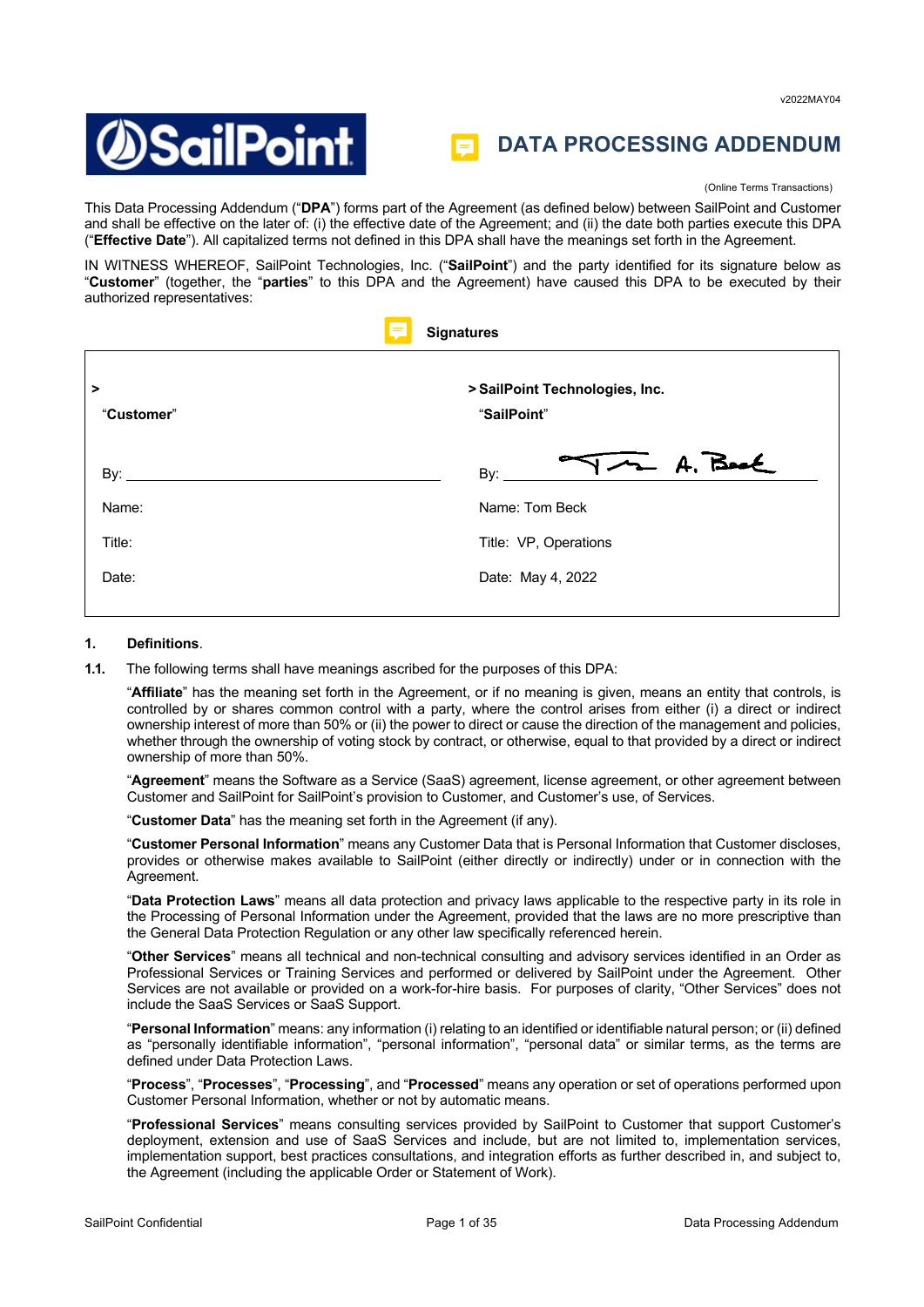"**Security Incident**" means any unauthorised or unlawful breach of security that leads to the accidental or unlawful destruction, loss, alteration, unauthorised disclosure of or access to Customer Personal Information on systems managed by or otherwise controlled by SailPoint.

"**Services**" means the services provided by SailPoint to Customer pursuant to the Agreement, which may include: (i) support and maintenance services for its on-premises Software; (ii) SaaS Services; and (iii) Other Services provided by SailPoint to Customer pursuant to the Agreement.

"**Sub-processor**" means any entity engaged by SailPoint or its Affiliates to assist in fulfilling its obligations with respect to providing the Services pursuant to the Agreement or this DPA. Sub-processors may include third parties or SailPoint's Affiliates. Sub-processors may also include subcontractors that are specified in an applicable statement of works which form part of the Agreement.

"**Training Services**" means SailPoint's courses and other product-related training available through SailPoint's Identity University on-site at SailPoint's, Customer's or a third party's location, or online via a SailPoint-provided website, as agreed by the parties.

**1.2.** Capitalised terms used in this DPA that are not defined in this Section 1 (Definitions) shall have the meaning ascribed to them elsewhere in this DPA and/or the Agreement or in applicable Data Protection Laws unless otherwise specified.

## **2. Jurisdiction-Specific Addenda**.

- **2.1.** Attached to this DPA are Addenda that provide terms specific to the Processing of Customer Personal Information arising out of specific legal requirements from particular jurisdictions. In the event that Customer Personal Information is Processed from one or more of these jurisdictions, and the applicable requirements are not already covered in this DPA, then the terms in the respective Addendum attached hereto shall apply.In the event of a conflict between the Agreement or this DPA and an Addendum, the Addendum applicable to Customer Personal Information from the relevant jurisdiction shall control with respect to Customer Personal Information from that relevant jurisdiction, and solely with regard to the portion of the provision in conflict.
- **2.3.** Customer has sole responsibility for informing SailPoint when Customer Personal Information is within the scope of one or more Addenda. Customer confirms that, at the time of execution of this DPA, Customer Personal Information is within scope of the following Addenda:
	- **California Consumer Privacy Act Addendum**  П
	- $\boxtimes$ **European Economic Area Addendum**
	- $\boxtimes$ **Switzerland Addendum**
	- $\boxtimes$ **UK Addendum**
- **2.4.** In the event Customer believes additional Addenda should apply, Customer has the sole responsibility for notifying SailPoint and working with SailPoint to effectuate the Addenda.
- **3. Updates to DPA.** In the event of changes to applicable Data Protection Laws, including, but not limited to, the amendment, revision, or introduction of new laws, regulations, or other legally binding requirements to which either party is subject, the parties agree to revisit the terms of this DPA, and negotiate any appropriate or necessary updates in good faith, including the addition, amendment, or replacement of any Addenda.

## **4. Roles and Scope of Processing**.

- **4.1. Customer Processing of Personal Information.** Customer: (i) agrees that it will comply with its obligations under Data Protection Laws in respect of its Processing of Personal Information and any Processing instructions it issues to SailPoint; and (ii) represents and warrants that it has provided all fair processing notices and obtained all consents and rights necessary under Data Protection Laws for SailPoint to Process Personal Information and provide the Services pursuant to the Agreement and this DPA.
- **4.2. Customer Instructions.** SailPoint will Process Customer Personal Information only for the purposes described in this DPA and only in accordance with Customer's documented lawful instructions and applicable Data Protection Laws. SailPoint will not Process Customer Personal Information provided by or collected on behalf of Customer for any purpose except as necessary to maintain or provide the Services specified in the Agreement and this DPA, or as necessary to comply with the law or binding order of a governmental body. In the event that SailPoint has a legal obligation to Process the Customer Personal Information, SailPoint will notify the Customer of this obligation unless it is legally prohibited from doing so. The parties agree that this DPA, including all applicable Addenda, and the Agreement set out the Customer's complete instructions to SailPoint in relation to the Processing of Customer Personal Information by SailPoint. Additional Processing outside the scope of these instructions (if any) will require prior written agreement between Customer and SailPoint.
- **4.3. Details of Data Processing**.
	- **(a)** Categories of data subjects whose Personal Information is transferred: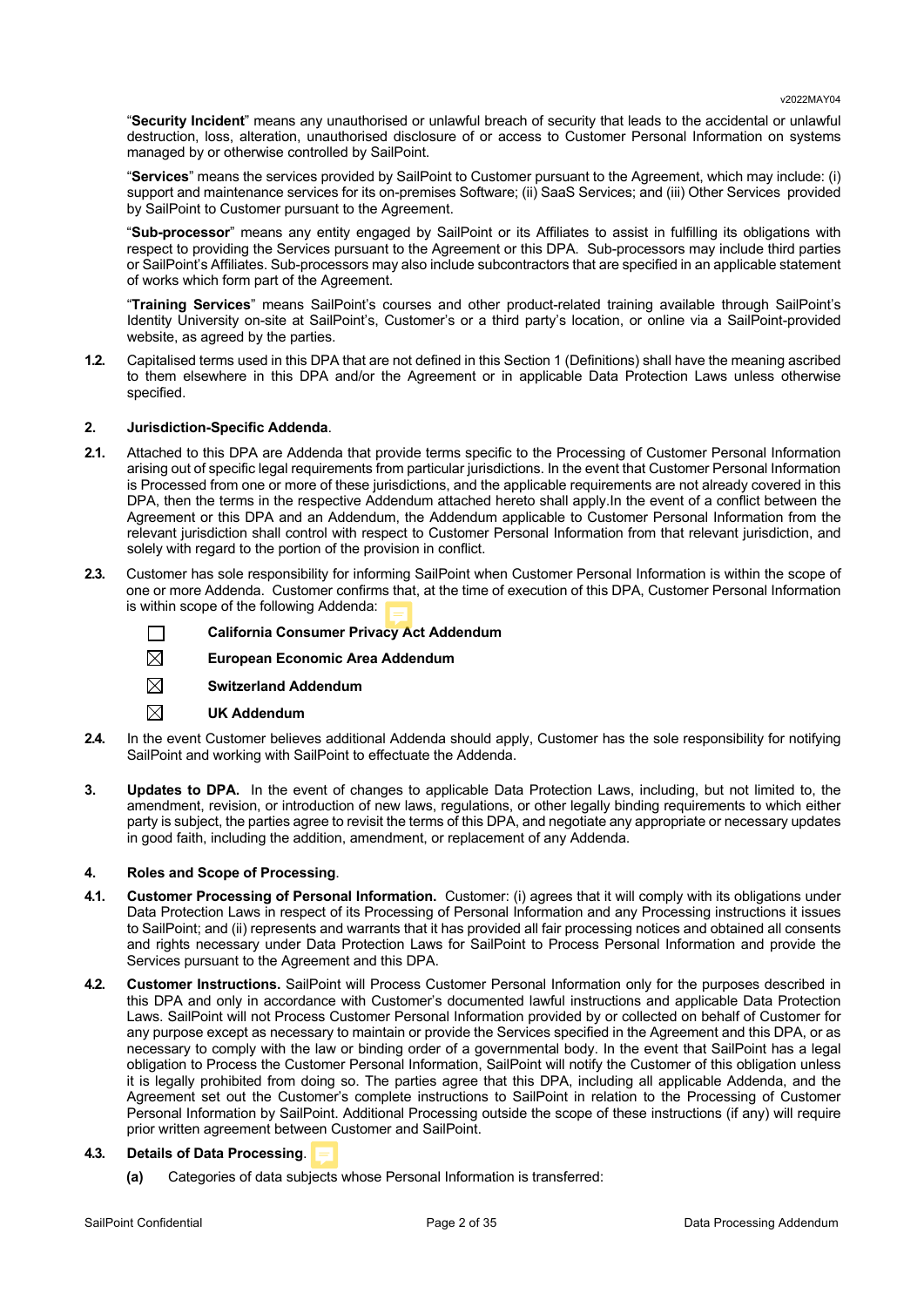Customer's employees, contractors, and/or (where licensed under the Agreement) data exporter's business partners and/or end-users authorised by Customer.

**(b)** Categories of Personal Information transferred:

Identification and contact data (e.g., name, address, title, contact details), employment details (e.g., job title, role, manager), and/or IT information (e.g., entitlements, IP addresses, usage data, cookies data, and geolocation).

**(c)** Sensitive data transferred (if applicable):

None.

**(d)** The frequency of the transfer (e.g. whether the data is transferred on a one-off or continuous basis)

**For Support and Maintenance Services and Other Services: one-off**. Customer controls what information (including Personal Information) it shares with SailPoint and when it shares the information (including Personal Information) in the context of the provision of ancillary support and account administration services under the Agreement.

**For SaaS Services: continuous**. Customer controls what information (including Personal Information) it shares with SailPoint and what systems it connects to the SaaS Services. The SaaS Services may allow for a one-off data transfer or connectivity to facilitate transfer on a regularly scheduled and/or continuous basis. Customer determines its configuration and use of the SaaS Services under the Agreement.

**(e)** Nature of the processing

To provide SailPoint's solutions and other Services under the Agreement.

**(f)** Purpose(s) of the data transfer and further processing

The provision of Services by SailPoint under the Agreement.

**(g)** The period for which the Personal Information will be retained, or, if that is not possible, the criteria used to determine that period

> The Customer Personal Information Processed by SailPoint will be retained for the duration of the Processing by SailPoint in the context of the provision of Services under the Agreement, and thereafter in order to comply with applicable law, including Data Protection Laws.

## **5. Sub-processing**.

- **5.1. Authorized Sub-processors.** Customer understands and hereby authorises SailPoint to engage Sub-processors to Process Customer Personal Information on Customer's behalf as listed on SailPoint's website at https://www.sailpoint.com/legal/sub-processors.
- **5.2. Sub-processor Obligations**. SailPoint will: (i) not engage a Sub-processor unless SailPoint enters into a written agreement with the Sub-processor which contain obligations that are at least as restrictive as those set out in this DPA; and (ii) remain responsible for its compliance with the obligations of this DPA and for any failure by a Subprocessor engaged by SailPoint to fulfil its data protection obligations under the applicable Data Protection Laws.

## **6. Security**

- **6.1. Security Measures**. Taking into account the nature of the Processing, SailPoint shall implement and maintain reasonable technical and organizational security measures to protect Customer Personal Information from Security Incidents and to preserve the security and confidentiality of the Customer Personal Information, in accordance with SailPoint's security standards described in **Annex A**, as applicable to the Services ("**Security Measures**").
- **6.2. Updates to Security Measures**. Customer is responsible for reviewing the information made available by SailPoint relating to the Security Measures and making an independent determination as to whether the Security Measures meet Customer's requirements and legal obligations under Data Protection Laws. Customer acknowledges that the Security Measures are subject to technical progress and development and that SailPoint may update or modify the Security Measures from time-to-time provided that the updates and modifications do not result in a material degradation of the overall security of the Services.
- **6.3. Customer Responsibilities**. Customer agrees that, without prejudice to SailPoint's obligations under Section 6.1 (Security Measures) and Section 9.2 (Security Incident Response):
	- **(a)** Customer is responsible for its use of the Services, including: (i) making appropriate use of the Services to ensure a level of security appropriate to the risk in respect of the Customer Personal Information;(ii) securing its account authentication credentials; (iii) protecting the security of Customer Personal Information when in transit to and from the Services; (iv) taking appropriate steps to securely encrypt and/or backup any Customer Personal Information uploaded to the Services; and (v) properly configuring the Services and using available features and functionalities to maintain appropriate security in light of the nature of the Customer Personal Information Processed as a result of Customer's use of the Services; and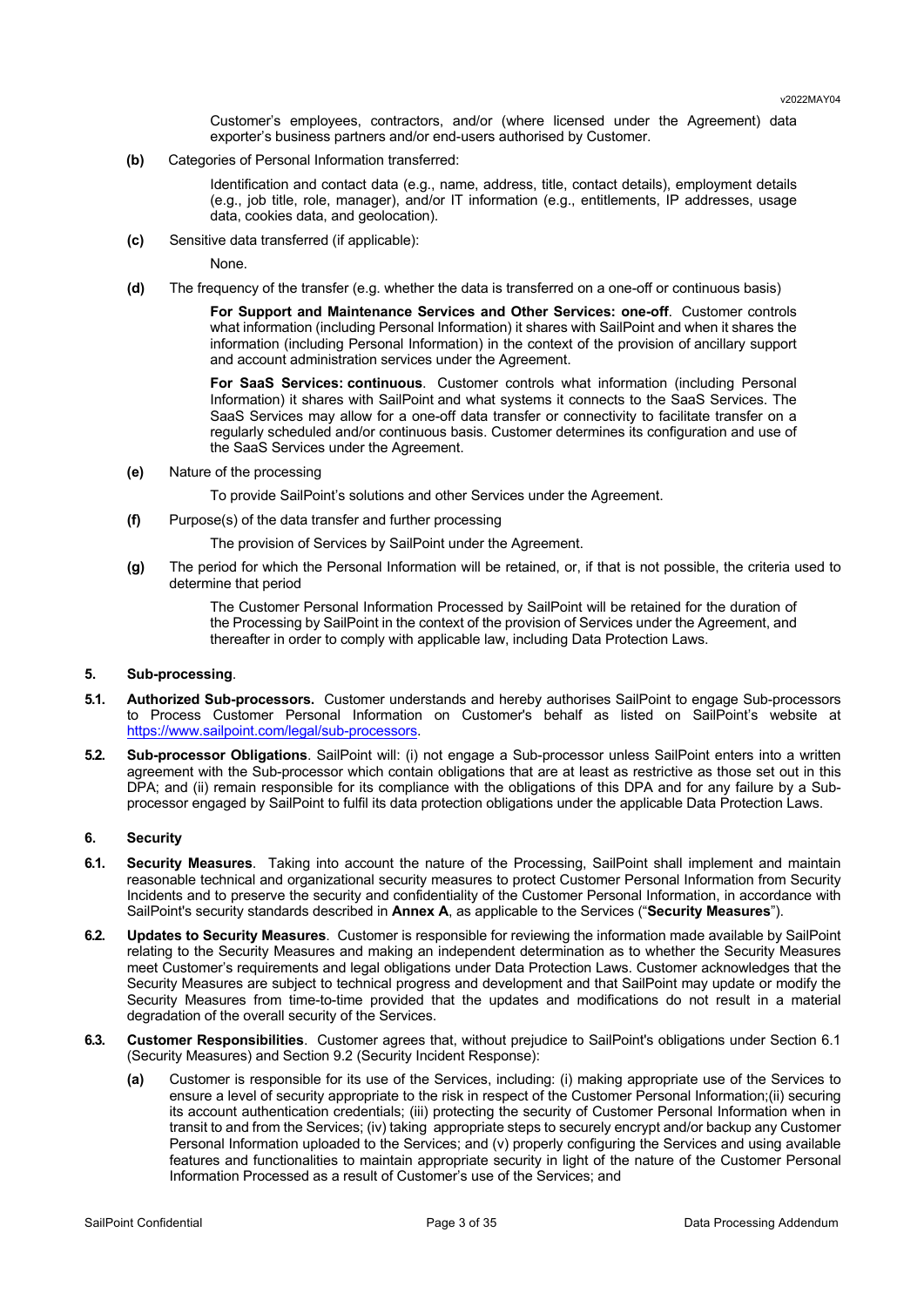**(b)** SailPoint has no obligation to protect Customer Personal Information that Customer elects to store or transfer outside of SailPoint's and its Sub-processors' (where applicable) systems (for example, offline or on-premises storage).

## **7. Security Reports and Audits**

- **7.1.** Upon request, SailPoint shall provide to Customer (on a confidential basis) a summary copy of any third-party audit report(s) or certifications applicable to the Services ("**Report**"), so that Customer can verify SailPoint's compliance with this DPA, the audit standards against which it has been assessed, and the standards specified in the SailPoint Security Measures, as described in **Annex A**.
- **7.2.** If Customer reasonably believes that the Report provided is insufficient to demonstrate compliance with this DPA, SailPoint shall also provide written responses (on a confidential basis) to reasonable requests for information made by Customer related to its Processing of Customer Personal Information, including responses to information security and audit questionnaires that are reasonably necessary to demonstrate SailPoint's compliance with this DPA, provided that Customer shall not be permitted to exercise this right more than once every 12 months.
- **7.3.** If Customer reasonably believes that the information provided pursuant to Sections 7.1 and/or 7.2 is insufficient to demonstrate compliance with this DPA, SailPoint will allow an audit by Customer (or auditors appointed by Customer and reasonably acceptable to SailPoint) in relation to SailPoint's Processing of Customer Personal Information. Any such audit will be at Customer's expense, with reasonable advance notice, conducted during normal business hours, carried out no more than once every 12 months and subject to SailPoint's reasonable security and confidentiality requirements, provided that the exercise of rights under this Section would not infringe Data Protection Laws.
- **8. International Operations**. In the event that SailPoint is providing SaaS Services to the Customer, any Customer Data that the Customer uploads to the SaaS Services shall remain at all times at the location of the host (as detailed in the Agreement). With respect to its general provision of the Services, SailPoint may store and Process Customer Personal Information in SailPoint's internal systems anywhere in the world where SailPoint, its Affiliates or its Subprocessors maintain data processing operations.

## **9. Additional Security**

- **9.1. Confidentiality of Processing**. SailPoint shall ensure that any person who is authorized by SailPoint to Process Customer Personal Information (including its staff, agents and subcontractors) shall be under an appropriate obligation of confidentiality (whether a contractual or statutory duty).
- **9.2. Security Incident Response**. SailPoint shall: (i) taking into account the nature of SailPoint's Processing of Customer Personal Information and the information available to SailPoint, notify Customer of a Security Incident that it becomes aware of, without undue delay; (ii) provide timely information relating to the Security Incident as it becomes known or as is reasonably requested by Customer; and (iii) promptly take reasonable steps to contain, investigate, and mitigate any Security Incident.
- **9.3. Notification**. Customer acknowledges that SailPoint will not assess the contents of Customer Personal Information in order to identify information subject to any specific legal requirements. Customer is solely responsible to comply with incident notification laws applicable to Customer and fulfilling any third-party notification obligations related to any Security Incidents as required by Data Protection Laws. Unless otherwise required under Data Protection Laws, the parties agree to coordinate in good faith on developing the content of any related public statements or any required notices for the affected data subjects and/or notices to the relevant supervisory authorities.

#### **10. Relationship with the Agreement**

- **10.1.** Except for the changes made by this DPA, the Agreement remains unchanged and in full force and effect. If there is any conflict between this DPA and the Agreement, this DPA shall prevail to the extent of that conflict in connection with the Processing of Customer Personal Information.
- **10.2.** Notwithstanding anything to the contrary in the Agreement or this DPA, the liability of each party and each party's Affiliates under this DPA shall be subject to the exclusions and limitations of liability set out in the Agreement. Without limiting either of the parties' obligations under the Agreement, Customer agrees that any regulatory penalties incurred by SailPoint that arise as a result of, or in connection with, Customer's failure to comply with its obligations under this DPA or any applicable Data Protection Laws shall count toward and reduce SailPoint's liability under the Agreement as if it were liability to the Customer under the Agreement.
- **10.3.** Any claims against SailPoint or its Affiliates under this DPA shall only be brought by the Customer entity that is a party to the Agreement against the SailPoint entity that is a party to the Agreement. In no event shall this DPA or any party restrict or limit the rights of any data subject or of any competent supervisory authority.
- **10.4.** This DPA will be governed by and construed in accordance with governing law and jurisdiction provisions in the Agreement, unless required otherwise by applicable Data Protection Laws.
- **10.5.** This DPA will terminate automatically with the termination or expiry of the Agreement, subject to additional provisions in any Addenda attached hereto.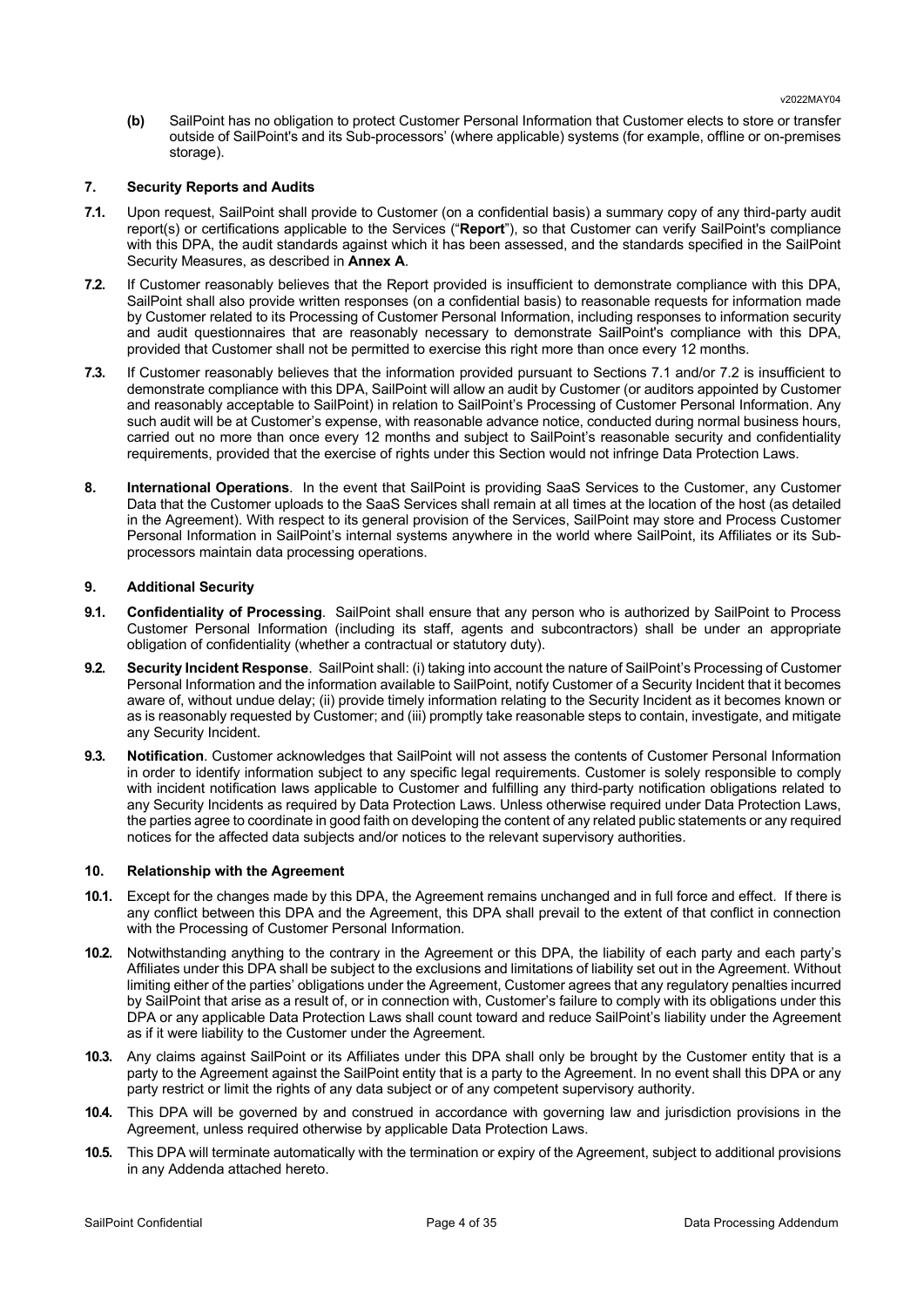v2022MAY04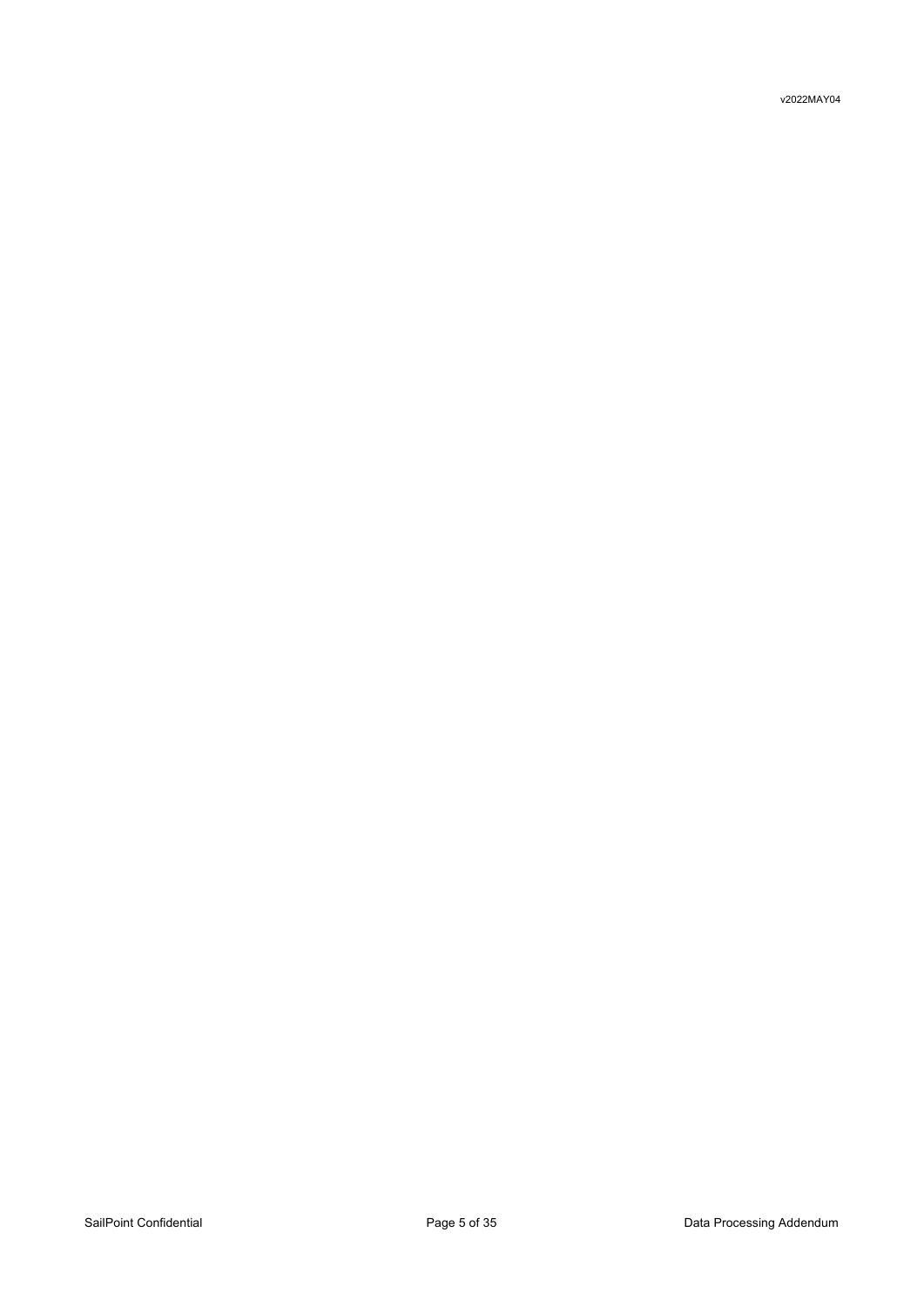

#### **Annex A – Security Measures**

#### **SailPoint Data Security Program**

SailPoint has implemented and shall maintain a commercially reasonable security program in accordance with industry best practices, which shall include technical and organisational measures to ensure an appropriate level of security for Customer Personal Information taking into account the risks presented by the Processing, in particular from accidental or unlawful destruction, loss, alteration, or unauthorised disclosure of, or access to Customer Personal Information, and the nature of the Customer Personal Information to be protected having regard to the state of the art and the cost of implementation. SailPoint's security program shall include the following measures.

## **1. Security Program**

- **a. ISO27001-based Information Security Management System (ISMS)**: SailPoint shall maintain an ISMS riskbased security program to systematically manage and protect the organisation's business information and the information of its customers and Partners.
- **b. Security Governance Committee**: SailPoint shall maintain a security committee comprised of leaders across all business units that oversees the company's security program. This committee shall meet monthly to review the operational status of the ISMS (including risks, threats, remediation actions, and other security-related issues) and drive continuous security improvement throughout the business.
- **c. Security incident response policy**: SailPoint shall maintain policies and procedures to (1) investigate and respond to security incidents, including procedures to assess the threat of relevant vulnerabilities or security incidents using defined incident classifications and categorisations and (2) establish remediation and mitigation actions for events, including artifact and evidence collection procedures and defined remediation steps.
- **d. Policy maintenance**: All security and privacy related policies shall be documented, reviewed, updated and approved by management at least annually to ensure they remain consistent with best practices, legal and regulatory requirements and industry standards.
- **e. Communication and commitment**: Security and privacy policies and procedures shall be published and effectively communicated to all personnel and relevant subcontractors. Security shall be addressed at the highest levels of the company with executive management regularly discussing security issues and leading company-wide security initiatives.

## **2. Personnel Security**

- **a. Background screening**: Personnel who have access to Customer Personal Information or the equipment on which it is stored shall be subject to background screening (as allowed by local laws and regulations) that shall include verification of identity, right to work and academic degrees and a check of criminal records, sex offender registries and prohibited/denied party lists.
- **b. Confidentiality obligations**: Personnel who have access to Customer Personal Information shall be subject to a binding contractual obligation with SailPoint to keep the Customer Personal Information confidential.
- **c. Security awareness training**: Personnel shall receive training upon hire and at least annually thereafter covering security best practices and privacy principles.
- **d. Code of conduct**: SailPoint shall maintain a code of business conduct policy and compliance program to ensure ethical behavior and compliance with applicable laws and regulations.

## **3. Third-Party Security**

- **a. Screening**: SailPoint shall maintain policies and procedures to ensure that all new suppliers, SaaS applications, IT Software, and IT service solutions are subject to reasonable due diligence to confirm their ability to meet corporate security and compliance requirements as well as business objectives.
- **b. Contractual obligations**: SailPoint shall ensure that contractual agreements with suppliers include confidentiality and privacy provisions as appropriate to protect SailPoint's interests and to ensure SailPoint can meet its security and privacy obligations to customers, Partners, employees, regulators and other stakeholders.
- **c. Monitoring**: SailPoint shall periodically review existing third-party suppliers to ensure the supplier complies with contractual terms, including any security and availability requirements. The monitoring program shall review suppliers at least annually (regardless of length of contractual term) to confirm that the supplier/solution is still meeting the company's objectives and the supplier's performance, security, and compliance postures are still appropriate given the type of access and classification of data being accessed, controls necessary to protect data, and applicable legal and regulatory requirements.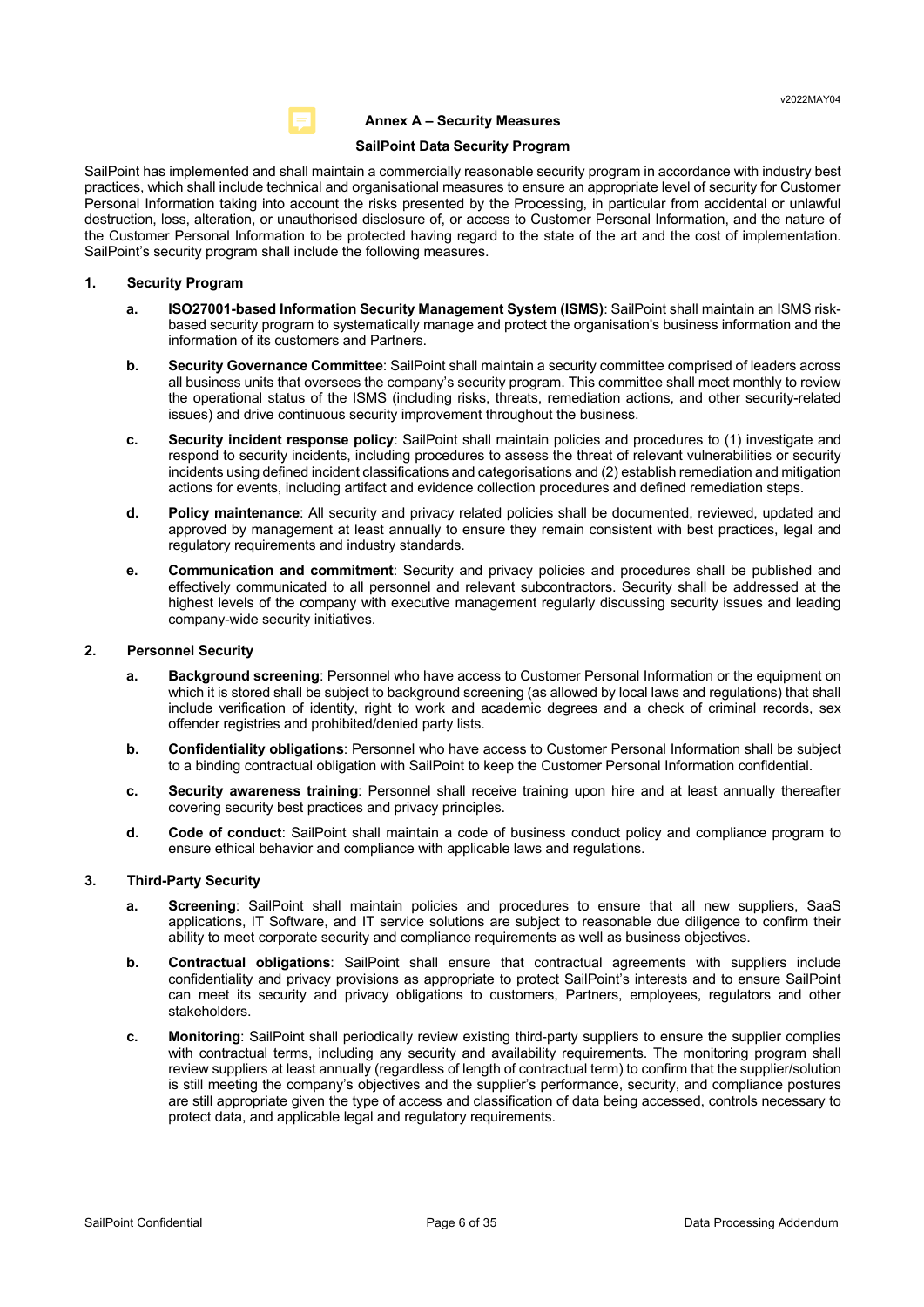## **4. Physical Security**

- **a. Corporate facility security**: A facility security program shall be maintained that manages building entrances, CCTVs, and overall security of its offices, including a security perimeter (including barriers such as card controller entry gates or manned reception desks). All employees, contractors and visitors shall be required to wear identification badges which distinguish their respective role.
- **b. Corporate data center security**: Systems installed on SailPoint's premises and used to Process Customer Personal Information shall be protected in such a manner that unauthorised logical or physical access is effectively prevented; equipment used to Process Customer Personal Information cannot be moved, removed, upgraded or reconfigured without appropriate authorisation and protection of the information; and, when equipment Processing Customer Personal Information is decommissioned, Customer Personal Information shall be disposed of securely in a manner that would prevent its reconstruction.
- **c. SaaS Services data center security**: SailPoint leverages Infrastructure as a Service (IaaS) data centers for hosting the SaaS Services. SailPoint assesses the security and compliance measures of the applicable data center providers, and the providers follow industry best practices and comply with numerous standards.

## **5. Solution Security**

- **a. Software development life cycle (SDLC)**: SailPoint shall maintain a software development life cycle policy that defines the process by which personnel create secure products and services and the activities that personnel must perform at various stages of development (requirements, design, implementation, verification, documentation and delivery).
- **b. Secure development**: Product management, development, test and deployment teams shall follow secure application development policies and procedures that are aligned to industry-standard practices, such as the OWASP Top 10.
- **c. Vulnerability assessment**: SailPoint shall regularly conduct risk assessments, vulnerability scans and audits (including third-party penetration testing of the SaaS Services twice annually and software upon each new version release). Identified product solution issues shall be scored using the Common Vulnerability Scoring System (CVSS) risk-scoring methodology based on risk impact level and the likelihood and potential consequences of an issue occurring. Vulnerabilities are remediated on the basis of assessed risk. Upon request from Customer, SailPoint shall provide information about the identified vulnerabilities and the measures taken to remediate or address any such vulnerabilities.

## **6. Operational Security**

- **a.** Access controls: SailPoint shall maintain policies, procedures, and logical controls to establish access authorisations for employees and third parties to limit access to properly authorized personnel and to prevent unauthorised access. Controls shall include:
	- **i.** requiring unique user IDs to identify any user who accesses systems or data;
	- **ii.** managing privileged access credentials in a privileged account management (PAM) system;
	- **iii.** communicating passwords separately from user IDs;
	- **iv.** ensuring that user passwords are (1) changed at regular intervals; (2) of sufficient length and complexity; (3) stored in an encrypted format; (4) subject to reuse limitations; and (5) not assigned to other users, even at a different time; and
	- **v.** automatically locking out users' IDs when a number of erroneous passwords have been entered.
- **b. Least privilege**: SailPoint shall ensure that personnel only have access to systems and data as required for the performance of their roles; only authorised personnel have physical access to infrastructure and equipment; access to production resources for the SaaS Services is restricted to employees requiring access; and access rights are reviewed and certified at least annually to ensure access is appropriate.
- **c. Malware**: SailPoint shall utilise industry-standard measures to detect and remediate malware, viruses, ransomware, spyware, and other intentionally harmful programs that may be used to gain unauthorised access to information or systems.
- **d. Encryption**: SailPoint shall use industry-standard strong encryption methods to protect data in transit and at rest as appropriate to the sensitivity of the data and the risks associated with loss; all laptops and other removable media, including backup tapes, on which Customer Personal Information is stored shall be encrypted.
- **e. Business continuity and disaster recovery (BCDR)**: SailPoint shall maintain formal BCDR plans that are regularly reviewed and updated to ensure SailPoint's systems and services remain resilient in the event of a failure, including natural disasters or system failures.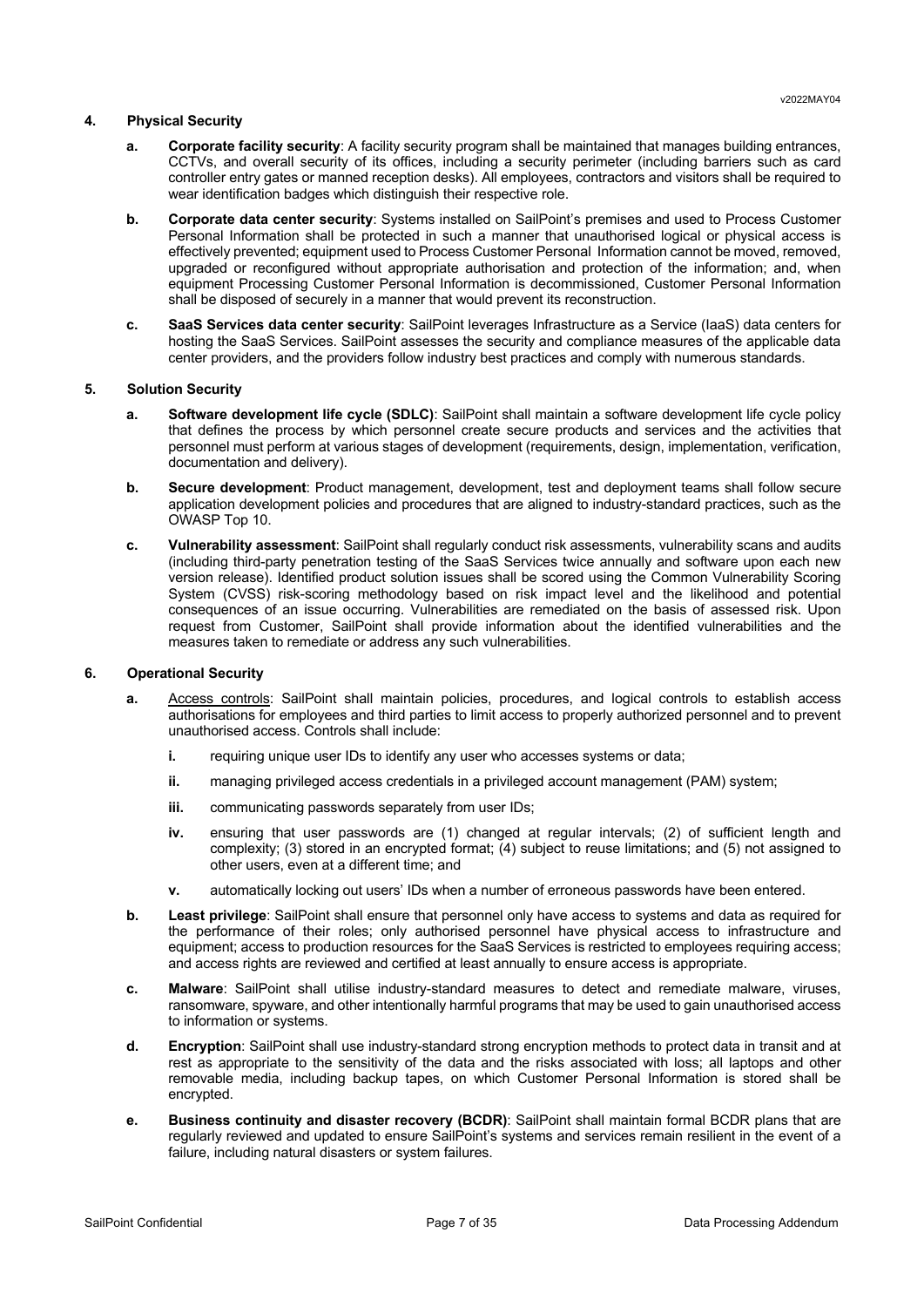- **f. Data backups**: SailPoint shall backup data and systems using alternative site storage available for restore in case of failure of the primary system. All backups shall use strong encryption in transit and at rest.
- **g. Change management**: SailPoint shall maintain change management policies and procedures to plan, test, schedule, communicate, and execute changes to SailPoint's SaaS Services infrastructure, systems, networks, and applications.
- **h. Network security**: SailPoint shall implement industry standard technologies and controls to protect network security, including firewalls, intrusion prevention systems, monitoring, network segmentation, VPN and wireless security. Networks shall be designed and configured to restrict connections between trusted and untrusted networks, and network designs and controls shall be reviewed at least annually.
- **i. Data segregation**: SailPoint shall implement logical controls, including logical separation, access controls and encryption, to segregate Customer's Personal Information from other customer and SailPoint data in the SaaS Services. SailPoint shall additionally ensure that production and non-production data and systems are separated.

\*\*\* End of SailPoint Data Security Program \*\*\*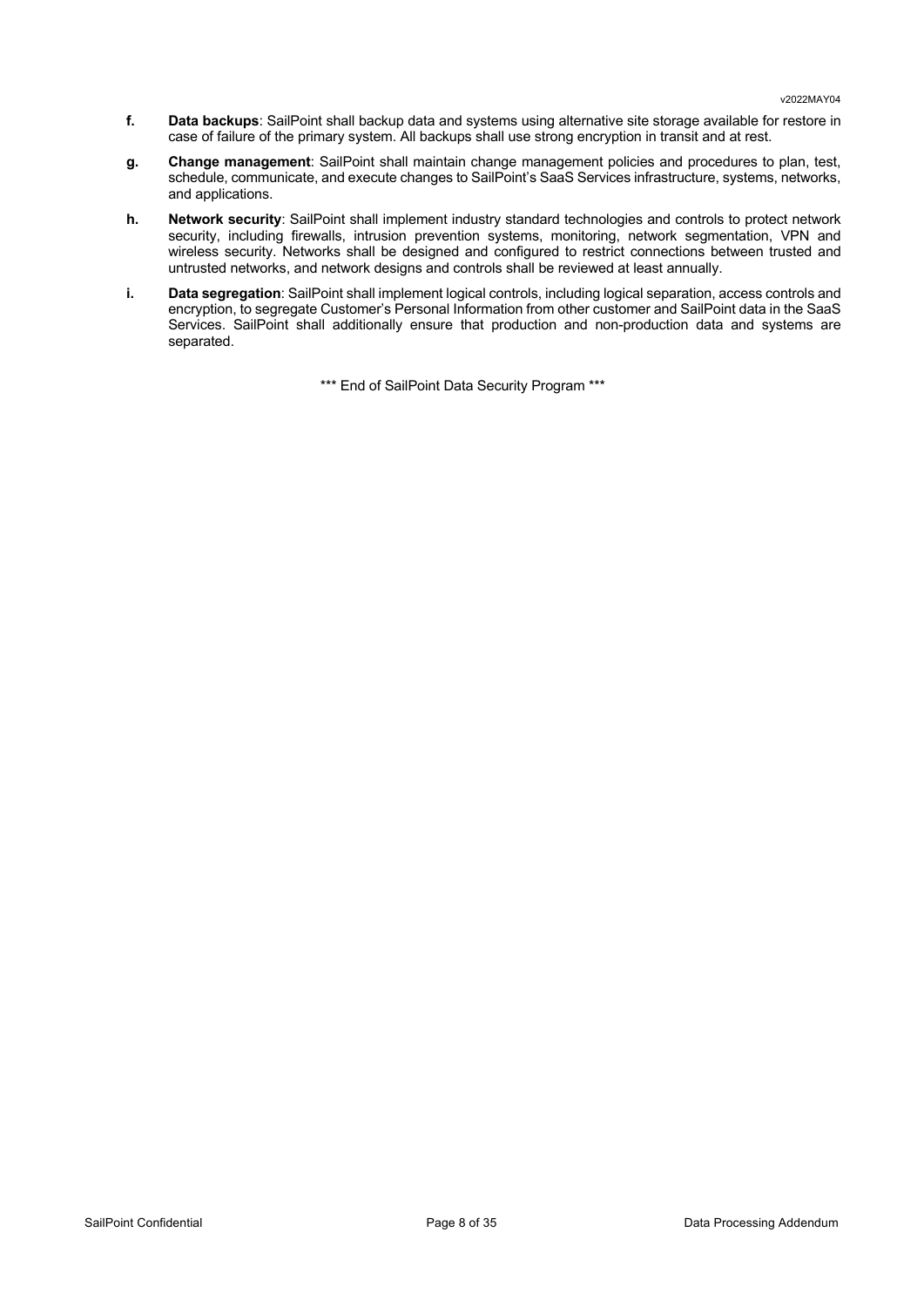## **California Consumer Privacy Act Addendum**

## **1. Scope**

This Addendum shall apply in the event that SailPoint Processes Customer Personal Information of California residents.

## **2. Definitions**

- **2.1** The California Consumer Privacy Act ("**CCPA**") is Cal. Civ. Code § 1798.100, et seq., as may be amended from timeto-time, and any accompanying legally binding regulations that are promulgated to address provisions in the law.
- **2.2** All words or phrases used herein not defined in the DPA will have the meaning assigned to them in the CCPA.

#### **3. Terms**

- **3.1** SailPoint will not sell any Customer Personal Information received from Customer.
- **3.2** SailPoint will not disclose Customer Personal Information to another business, person, or third party, except for the purpose of maintaining or providing the Services specified in the Agreement, including to provide Personal Information to advisers or Sub-processors as described below, or to the extent the disclosure is required by law.

## **4. Cooperation**

- **4.1** Taking into account the nature of the Processing, SailPoint shall (at Customer's request and expense) provide reasonable cooperation to assist Customer to respond to any requests from data subjects in relation to their data subject rights under Data Protection Laws or applicable regulatory authorities relating to the Processing of Customer Personal Information under the Agreement. In the event that any request from data subjects or applicable regulatory authorities is made directly to SailPoint, SailPoint shall not respond to the communication directly without Customer's prior authorisation other than to inform the requestor that SailPoint is not authorised to directly respond to a request, and recommend the requestor submit the request directly to Customer, unless legally compelled to do so, and instead, after being notified by SailPoint, Customer shall respond. If SailPoint is required to respond to a request, SailPoint will promptly notify Customer and provide it with a copy of the request unless legally prohibited from doing so.
- **4.2** If a law enforcement agency sends SailPoint a demand for Customer Personal Information (e.g., a subpoena or court order), SailPoint will attempt to redirect the law enforcement agency to request that data directly from Customer. As part of this effort, SailPoint may provide Customer's contact information to the law enforcement agency. If compelled to disclose Customer Personal Information to a law enforcement agency, then SailPoint will give Customer reasonable notice of the demand to allow Customer to seek a protective order or other appropriate remedy to the extent SailPoint is legally permitted to do so.

\*\*\* End of California Consumer Protection Act Addendum \*\*\*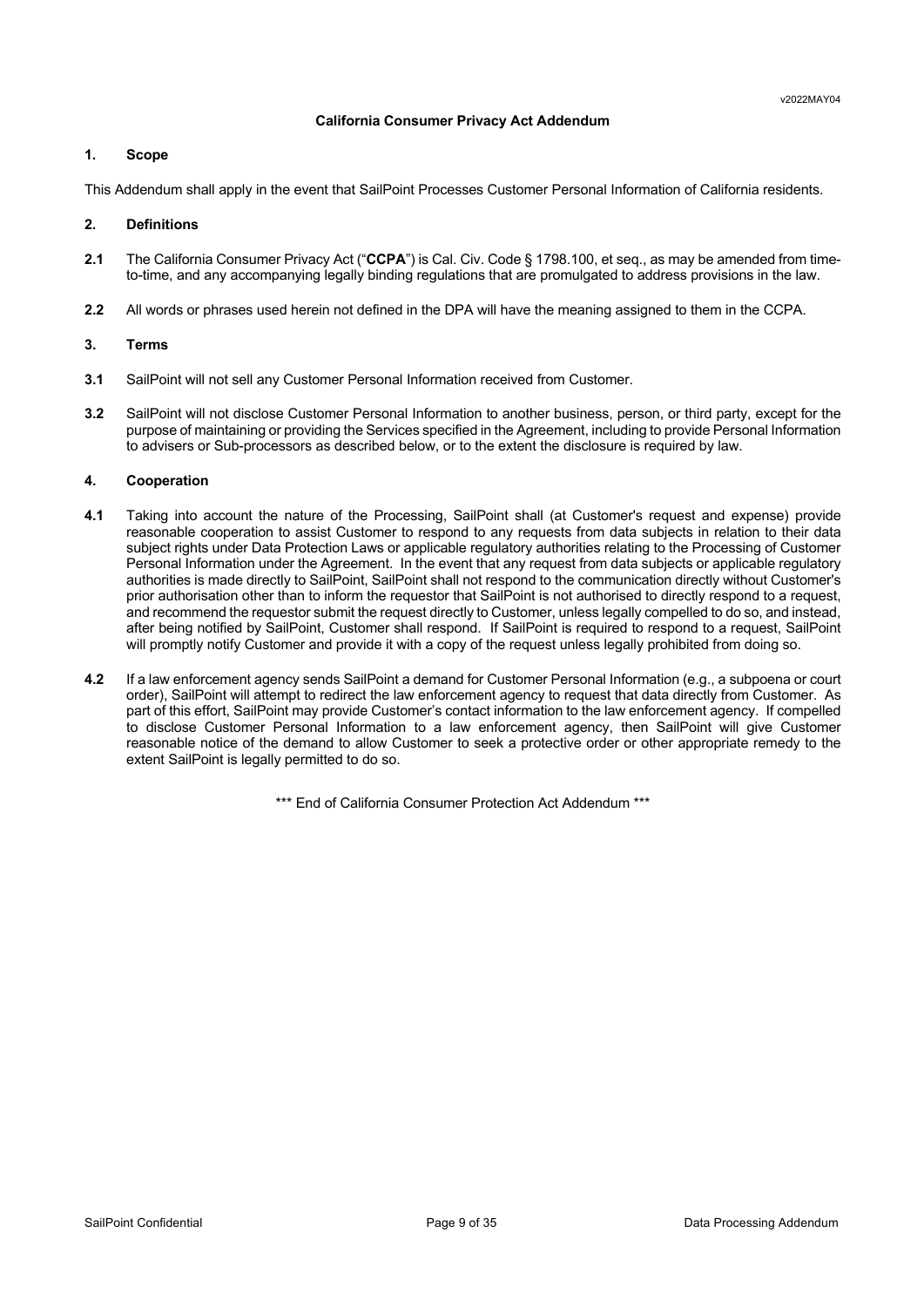## **European Economic Area Addendum**

IN WITNESS WHEREOF, SailPoint Technologies, Inc. ("**SailPoint**") and the party identified for its signature below as "**Customer**" (together, the "**parties**") have caused this Addendum to be executed by their authorized representative.

WHEREAS, by executing this Addendum, the parties satisfy any signature requirement in "Annex 1: List of Parties" to the Standard Contractual Clauses attached hereto and discussed below.

| > SailPoint Technologies, Inc. | >          |  |
|--------------------------------|------------|--|
| "SailPoint"                    | "Customer" |  |
| $A$ Book<br>By:                | By:        |  |
| Name: Tom Beck                 | Name:      |  |
| Title: VP, Operations          | Title:     |  |
| Date: May 4, 2022              | Date:      |  |

## **1. Scope**

This Addendum (also "**EEA Addendum**") shall apply in the event that: (i) SailPoint Processes Customer Personal Information on the behalf of Customer as a Processor in the course of providing Services pursuant to the Agreement; and (ii) Customer is subject to European Data Protection Law and acts as a Controller thereunder.

## **2. Definitions**

- **2.1** "**EEA**" means, for the purposes of this DPA, the European Economic Area.
- **2.2** "**European Data Protection Law**" means: (i) the Regulation 2016/679 of the European Parliament and of the Council on the protection of natural persons with regard to the processing of personal data and on the free movement of the data (General Data Protection Regulation) ("**GDPR**") as implemented by countries within the EEA; (ii) the European Union e-Privacy Directive 2002/58/EC as implemented by countries within the EEA; and/or (iii) other laws that are similar, equivalent to, successors to, or that are intended to or implement the laws that are identified in (i) and (ii) above.
- **2.3** "**Model Clauses**," "**SCCs**," or "**Clauses**" means the Standard Contractual Clauses for Processors as approved by the European Commission in the form set out in Schedule A to this Addendum.
- **2.4** All terms used herein not defined in the DPA will have the meaning assigned to them in the applicable European Data Protection Law. All references to Data Protection Law or laws in the DPA shall be read in the context of EU or Member State law for the purpose of this Addendum.

## **3. Sub-processors.**

- **3.1** SailPoint's list of Sub-processors is located on SailPoint's website at https://www.sailpoint.com/legal/sub-processors.
- **3.2** In respect of Clause 9(a) of the SCCs:
	- (a) SailPoint shall notify Customer, in writing, of any intended additional or replacement Sub-processor who will Process Customer Personal Information at least thirty (30) days prior to when the Sub-processor begins Processing Customer Personal Information (the "**Review Period**");
	- (b) Customer may object to any additional or replacement Sub-processor at any time during the Review Period. Any objections raised by Customer during the Review Period may only be based on reasonable grounds and only with respect to data protection concerns;
	- (c) Customer may object to SailPoint's additional or replacement Sub-processor by providing notice of Customer's objection, in writing, and in the manner provided in the Agreement. SailPoint will have a reasonable time to notify Customer, in writing, that the proposed addition or replacement shall not apply to any of the Services provided by SailPoint to the Customer or allow the Customer to terminate for convenience the affected Services used by Customer, and in the manner provided in the Agreement. Customer will continue to pay all fees for the affected Services until the termination takes effect, and SailPoint will refund Customer on a prorated basis any unused and prepaid fees covering the remainder of the term of the terminated Agreement following the effective date of termination; and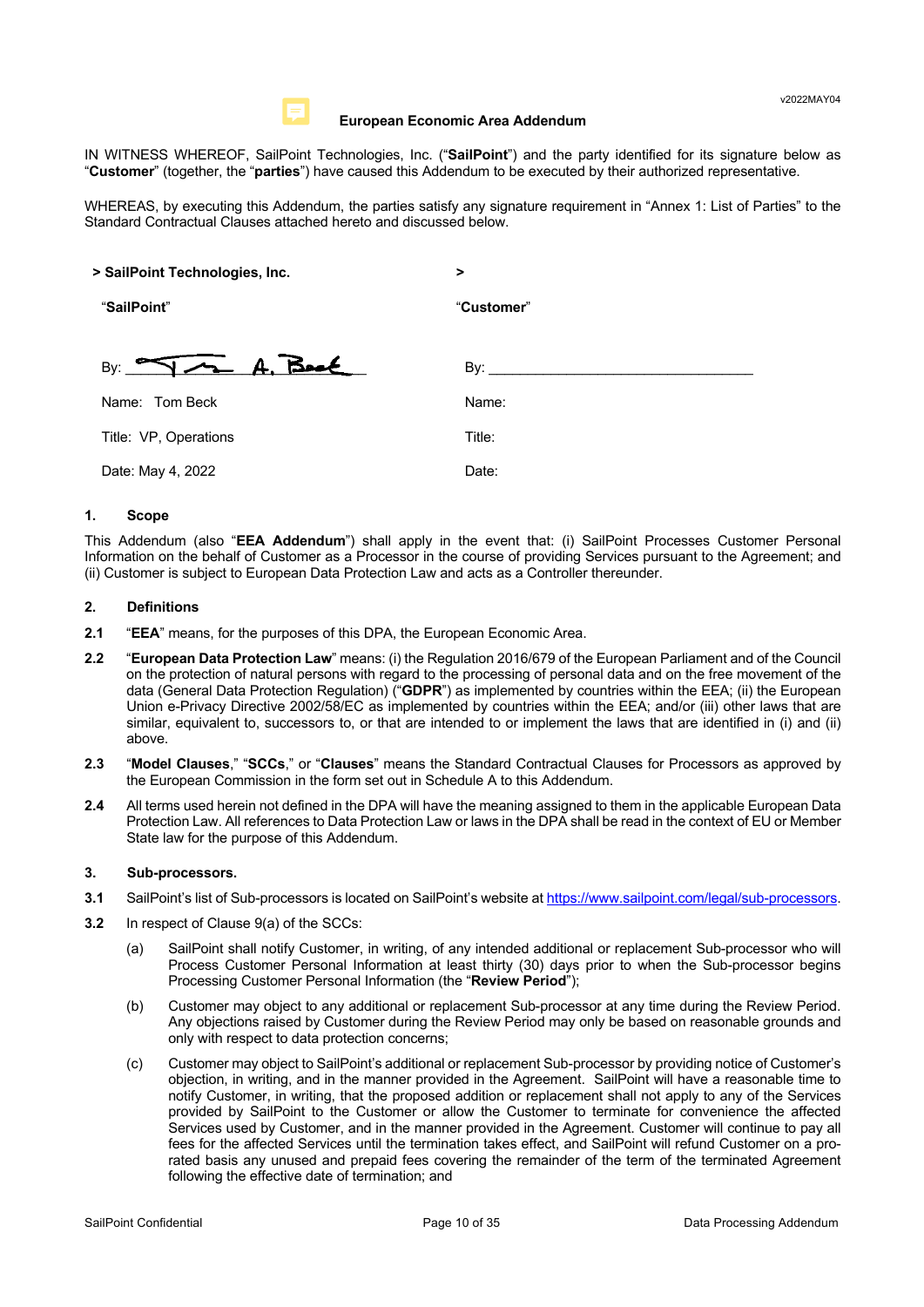(d) The parties agree that any non-response by the Customer during the Review Period will be taken as the Customer's approval of additional or replacement Sub-processors, where Customer continues to use the Services after the Review Period has lapsed. CLAUSE 9(A) OF THE SCCS AND THIS CLAUSE 3.2 STATE THE ENTIRE LIABILITY OF SAILPOINT AND THE SOLE REMEDY FOR CUSTOMER IN CONNECTION WITH ANY OBJECTION BY CUSTOMER TO AN INTENDED ADDITIONAL OR REPLACEMENT SUB-PROCESSOR WHO WILL PROCESS CUSTOMER PERSONAL INFORMATION.

## **4. Cooperation**

- **4.1** Taking into account the nature of the Processing, SailPoint shall (at Customer's request, cost, and expense) provide reasonable cooperation to assist Customer to respond to any requests from data subjects in relation to their data subiect rights under European Data Protection Laws or applicable regulatory authorities relating to the Processing of Customer Personal Information under the Agreement.
- **4.2** If a law enforcement agency sends SailPoint a demand for Customer Personal Information (e.g., a subpoena or court order), SailPoint will attempt to redirect the law enforcement agency to request that data directly from Customer. As part of this effort, SailPoint may provide Customer's contact information to the law enforcement agency. If compelled to disclose Customer Personal Information to a law enforcement agency, then SailPoint will give Customer reasonable notice of the demand to allow Customer to seek a protective order or other appropriate remedy to the extent SailPoint is legally permitted to do so.
- **4.3** In the event that any request from data subjects or applicable regulatory authorities is made directly to SailPoint, SailPoint shall not respond to the communication directly without Customer's prior authorisation other than to inform the requestor that SailPoint is not authorised to directly respond to a request, and recommend the requestor submit the request directly to Customer, unless legally compelled to reply. Customer shall bear the responsibility for responding to all such requests.
- **4.4** If SailPoint is legally required to respond to a request enumerated in Sections 4.2 and 4.3, SailPoint will promptly notify Customer and provide it with a copy of the request unless legally prohibited from doing so.
- **4.5** Customer acknowledges that SailPoint may be required under European Data Protection Law to: (i) collect and maintain records of certain information, including the name and contact details of each Processor and/or Controller on behalf of which SailPoint is acting and, where applicable, of the Processor's or Controller's local representative and data protection officer; and (ii) make the information available to the supervisory authorities. Accordingly, if European Data Protection Law applies to the Processing of Customer Personal Information, Customer will, where requested, provide the information to SailPoint, and will ensure that all information provided is kept accurate and upto-date.
- **4.6** Taking into account the nature of the Processing and information available to SailPoint, SailPoint shall (at Customer's request and expense) provide reasonably requested information regarding the Services to enable the Customer to carry out data protection impact assessments.

#### **5. International Transfers**

- **5.1** To the extent that SailPoint Processes any Customer Personal Information from the EEA and transfers the Customer Personal Information outside of the EEA to countries not deemed by the European Commission to provide an adequate level of data protection, the parties agree to enter into and comply with the Model Clauses found in Schedule A of this Addendum. SailPoint agrees that it is a "data importer" and Customer is the "data exporter" under the Model Clauses (notwithstanding that the Customer may be an entity located outside of the EEA).
- **5.2** The parties agree that the data export solution identified in Section 5.1 (International Transfers) will not apply if and to the extent that SailPoint adopts an alternative data export solution for the lawful transfer of Personal Information (as recognised under European Data Protection Laws) outside of the EEA, in which event, Customer shall take any action (which may include execution of documents) required to give effect to the solution and the alternative transfer mechanism will apply instead (but only to the extent the alternative transfer mechanism extends to the jurisdictions to which Customer Personal Information is transferred).

#### **6. Supervision and Governance**

- **6.1** In respect of, and as set forth in, Clause 13(a) of the SCCs:
	- **(a)** Where the data exporter is established in an EU Member State: The supervisory authority with responsibility for ensuring compliance by the data exporter with Regulation (EU) 2016/679 as regards the data transfer, as indicated in Annex I.C, shall act as competent supervisory authority;
	- **(b)** Where the data exporter is not established in an EU Member State, but falls within the territorial scope of application of Regulation (EU) 2016/679 in accordance with its Article 3(2) and has appointed a representative pursuant to Article 27(1) of Regulation (EU) 2016/679: The supervisory authority of the Member State in which the representative within the meaning of Article 27(1) of Regulation (EU) 2016/679 is established, as indicated in Annex I.C, shall act as competent supervisory authority; and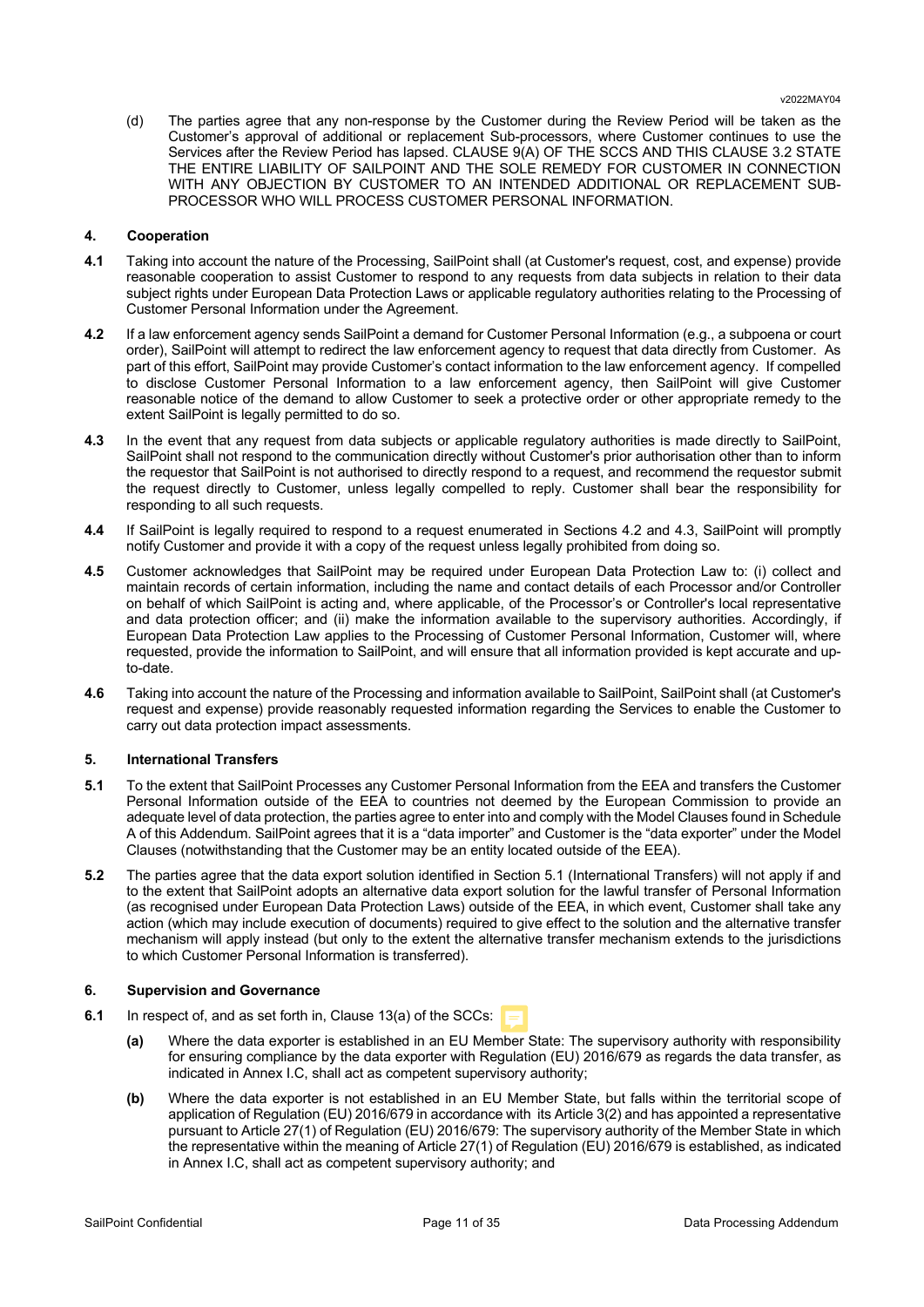- **(c)** Where the data exporter is not established in an EU Member State, but falls within the territorial scope of application of Regulation (EU) 2016/679 in accordance with its Article 3(2) without however having to appoint a representative pursuant to Article 27(2) of Regulation (EU) 2016/679: The supervisory authority of one of the Member States in which the data subjects whose personal data is transferred under these Clauses in relation to the offering of goods or services to them, or whose behaviour is monitored, are located, as indicated in Annex I.C, shall act as competent supervisory authority.
- **6.2** In respect of Annex I, Section C of the SCCs, the competent supervisory authority is:

## **7. Annex I: List of Parties**

l

- **7.1** In respect of Annex 1: List of Parties of the SCCs, the requisite information is as follows:
	- **(a)** Data exporter(s):

|     |                                                                                                                                                                                                                                                                                                                                                                                                                                                                                                                                                                                | "Customer" |
|-----|--------------------------------------------------------------------------------------------------------------------------------------------------------------------------------------------------------------------------------------------------------------------------------------------------------------------------------------------------------------------------------------------------------------------------------------------------------------------------------------------------------------------------------------------------------------------------------|------------|
|     | <b>Address:</b>                                                                                                                                                                                                                                                                                                                                                                                                                                                                                                                                                                |            |
|     | Contact person's name, position and contact details:                                                                                                                                                                                                                                                                                                                                                                                                                                                                                                                           |            |
|     |                                                                                                                                                                                                                                                                                                                                                                                                                                                                                                                                                                                |            |
|     | Activities relevant to the data transferred under these Clauses:<br>For any on-premises software: SailPoint's support and maintenance services<br>and professional services (e.g., program planning, software deployment<br>assistance, interface adapter efforts, and/or formal or non-formal software<br>training).<br>For any SaaS solutions: SailPoint's SaaS Services, SaaS Support, product<br>related Professional Services and Training Services.<br><b>Signature and date:</b> Please see the first page of this Addendum.<br>Role (controller/processor): Controller |            |
| (b) | Data importer(s):                                                                                                                                                                                                                                                                                                                                                                                                                                                                                                                                                              |            |
|     | <b>Name:</b> SailPoint Technologies, Inc.<br>Address: 11120 Four Points Drive, Suite 100, Austin, Texas 78726, USA<br>Contact person's name, position and contact details:<br>SailPoint's Data Protection Officer:<br>Dr. Felix Wittern<br>Partner, Fieldfisher<br>Hamburg, Germany<br>privacy@sailpoint.com                                                                                                                                                                                                                                                                   |            |
|     | Activities relevant to the data transferred under these Clauses:<br>Same as listed above for data exporter.<br>Signature and date: Please see the first page of this Addendum.<br>Role (controller/processor): Processor                                                                                                                                                                                                                                                                                                                                                       |            |
|     |                                                                                                                                                                                                                                                                                                                                                                                                                                                                                                                                                                                |            |

## **8. ADDITIONAL OBLIGATIONS**

- **8.1** In respect of Clause 8.5 of the SCCs, the Agreement may specify the time period during which the Customer must request to have continued access to its Customer Personal Information after the end of the provision of the Services. Should the Customer make a request to have continued access to its Customer Personal Information, SailPoint will, after a recovery period of up to 30 days following the expiry or termination, comply with this instruction as soon as reasonably practicable, where technically feasible. Customer shall be responsible for retrieving any remaining Customer Personal Information it wishes to retain before the end of the recovery period. SailPoint shall not be required to delete or return Customer Personal Information to the extent: (i) SailPoint is required by applicable law or order of a governmental or regulatory body to retain some or all of the Customer Personal Information; and/or (ii), Customer Personal Information it has archived on back-up systems, which Customer Personal Information SailPoint shall securely isolate and protect from any further processing, except to the extent required by applicable law.
- **8.2** Customer acknowledges that the technical and organisational measures in Annex II to Schedule A attached hereto are subject to technical progress and development and that SailPoint may update or modify the technical and organisational measures from time-to-time provided that the updates and modifications do not result in a material degradation of the overall security of the Services.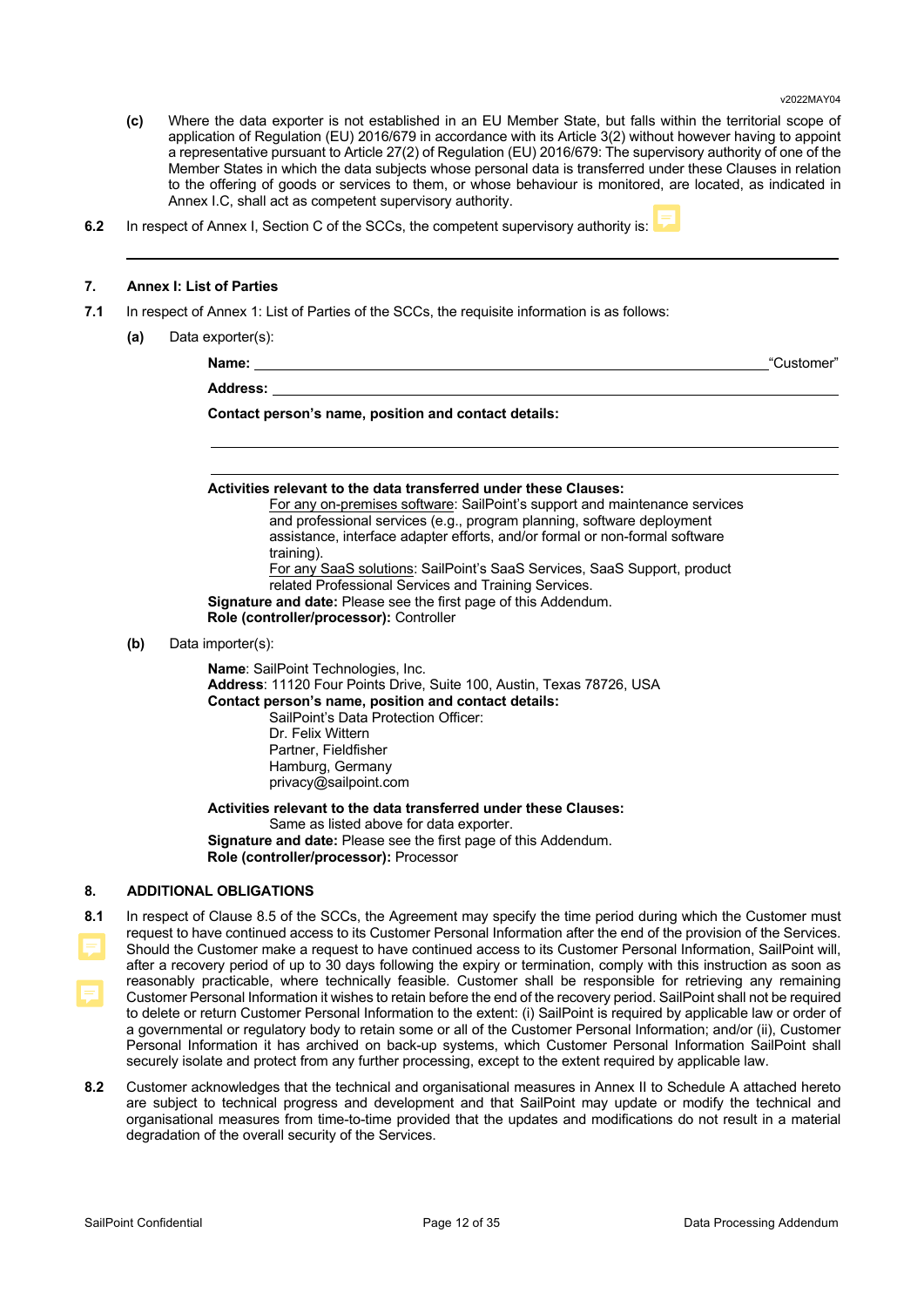**Schedule A - Model Clauses**

## **SECTION I**

#### *Clause 1 Purpose and scope*

- (a) The purpose of these standard contractual clauses is to ensure compliance with the requirements of Regulation (EU) 2016/679 of the European Parliament and of the Council of 27 April 2016 on the protection of natural persons with regard to the processing of personal data and on the free movement of such data (General Data Protection Regulation)<sup>1</sup> for the transfer of personal data to a third country.
- (b) The Parties:
	- (i) the natural or legal person(s), public authority/ies, agency/ies or other body/ies (hereinafter "entity/ies") transferring the personal data, as listed in Annex I.A. (hereinafter each "data exporter"), and
	- (ii) the entity/ies in a third country receiving the personal data from the data exporter, directly or indirectly via another entity also Party to these Clauses, as listed in Annex I.A. (hereinafter each "data importer")

have agreed to these standard contractual clauses (hereinafter: "Clauses").

- (c) These Clauses apply with respect to the transfer of personal data as specified in Annex I.B.
- (d) The Appendix to these Clauses containing the Annexes referred to therein forms an integral part of these Clauses.

## *Clause 2*

## *Effect and invariability of the Clauses*

- (a) These Clauses set out appropriate safeguards, including enforceable data subject rights and effective legal remedies, pursuant to Article 46(1) and Article 46 (2)(c) of Regulation (EU) 2016/679 and, with respect to data transfers from controllers to processors and/or processors to processors, standard contractual clauses pursuant to Article 28(7) of Regulation (EU) 2016/679, provided they are not modified, except to select the appropriate Module(s) or to add or update information in the Appendix. This does not prevent the Parties from including the standard contractual clauses laid down in these Clauses in a wider contract and/or to add other clauses or additional safeguards, provided that they do not contradict, directly or indirectly, these Clauses or prejudice the fundamental rights or freedoms of data subjects.
- (b) These Clauses are without prejudice to obligations to which the data exporter is subject by virtue of Regulation (EU) 2016/679.

## *Clause 3*

## *Third-party beneficiaries*

- (a) Data subjects may invoke and enforce these Clauses, as third-party beneficiaries, against the data exporter and/or data importer, with the following exceptions:
	- (i) Clause 1, Clause 2, Clause 3, Clause 6, Clause 7;

Where the data exporter is a processor subject to Regulation (EU) 2016/679 acting on behalf of a Union institution or body as controller, reliance on these Clauses when engaging another processor (sub-processing)not subject to Regulation (EU) 2016/679 also ensures compliance with Article 29(4) of Regulation (EU) 2018/1725 of the European Parliament and of the Council of 23 October 2018 on the protection of natural persons with regard to the processing of personal data by the Union institutions, bodies, offices and agencies and on the free movement of such data, and repealing Regulation (EC) No 45/2001<br>and Decision No 1247/2002/EC (OJ L 295 of 21.11.2018, p. 39), to the other legal act between the controller and the processor pursuant to Article 29(3) of Regulation (EU) 2018/1725 are aligned. This will in particular be the case where the controller and processor rely on the standard contractual clauses included in Decision [...].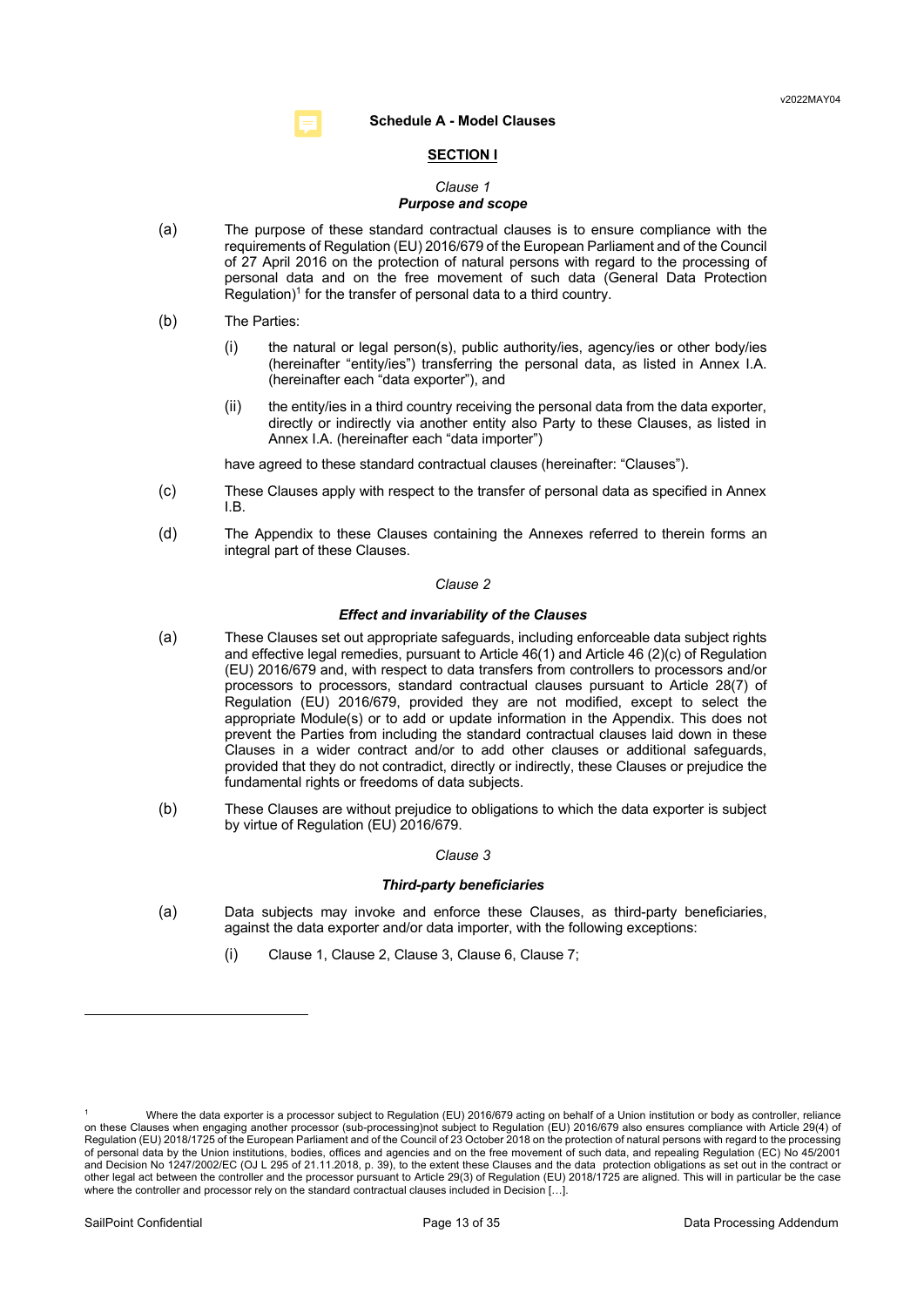- (ii) Clause 8 Module One: Clause 8.5 (e) and Clause 8.9(b); Module Two: Clause 8.1(b), 8.9(a), (c), (d) and (e); Module Three: Clause  $8.1(a)$ , (c) and (d) and Clause 8.9(a), (c), (d), (e), (f) and (g); Module Four: Clause 8.1 (b) and Clause 8.3(b);
- (iii) Clause 9 Module Two: Clause 9(a), (c), (d) and (e); Module Three: Clause 9(a), (c), (d) and (e);
- (iv) Clause 12 Module One: Clause 12(a) and (d); Modules Two and Three: Clause 12(a), (d) and (f);
- (v) Clause 13;
- (vi) Clause 15.1(c), (d) and (e);
- (vii) Clause 16(e);
- (viii) Clause 18 Modules One, Two and Three: Clause 18(a) and (b); Module Four: Clause 18.
- (b) Paragraph (a) is without prejudice to rights of data subjects under Regulation (EU) 2016/679.

#### *Clause 4*

#### *Interpretation*

- (a) Where these Clauses use terms that are defined in Regulation (EU) 2016/679, those terms shall have the same meaning as in that Regulation.
- (b) These Clauses shall be read and interpreted in the light of the provisions of Regulation (EU) 2016/679.
- (c) These Clauses shall not be interpreted in a way that conflicts with rights and obligations provided for in Regulation (EU) 2016/679.

## *Clause 5*

## *Hierarchy*

In the event of a contradiction between these Clauses and the provisions of related agreements between the Parties, existing at the time these Clauses are agreed or entered into thereafter, these Clauses shall prevail.

## *Clause 6*

#### *Description of the transfer(s)*

The details of the transfer(s), and in particular the categories of personal data that are transferred and the purpose(s) for which they are transferred, are specified in Annex I.B.

#### *Clause 7*

#### *Docking clause*

- (a) An entity that is not a Party to these Clauses may, with the agreement of the Parties, accede to these Clauses at any time, either as a data exporter or as a data importer, by completing the Appendix and signing Annex I.A.
- (b) Once it has completed the Appendix and signed Annex I.A, the acceding entity shall become a Party to these Clauses and have the rights and obligations of a data exporter or data importer in accordance with its designation in Annex I.A.
- (c) The acceding entity shall have no rights or obligations arising under these Clauses from the period prior to becoming a Party.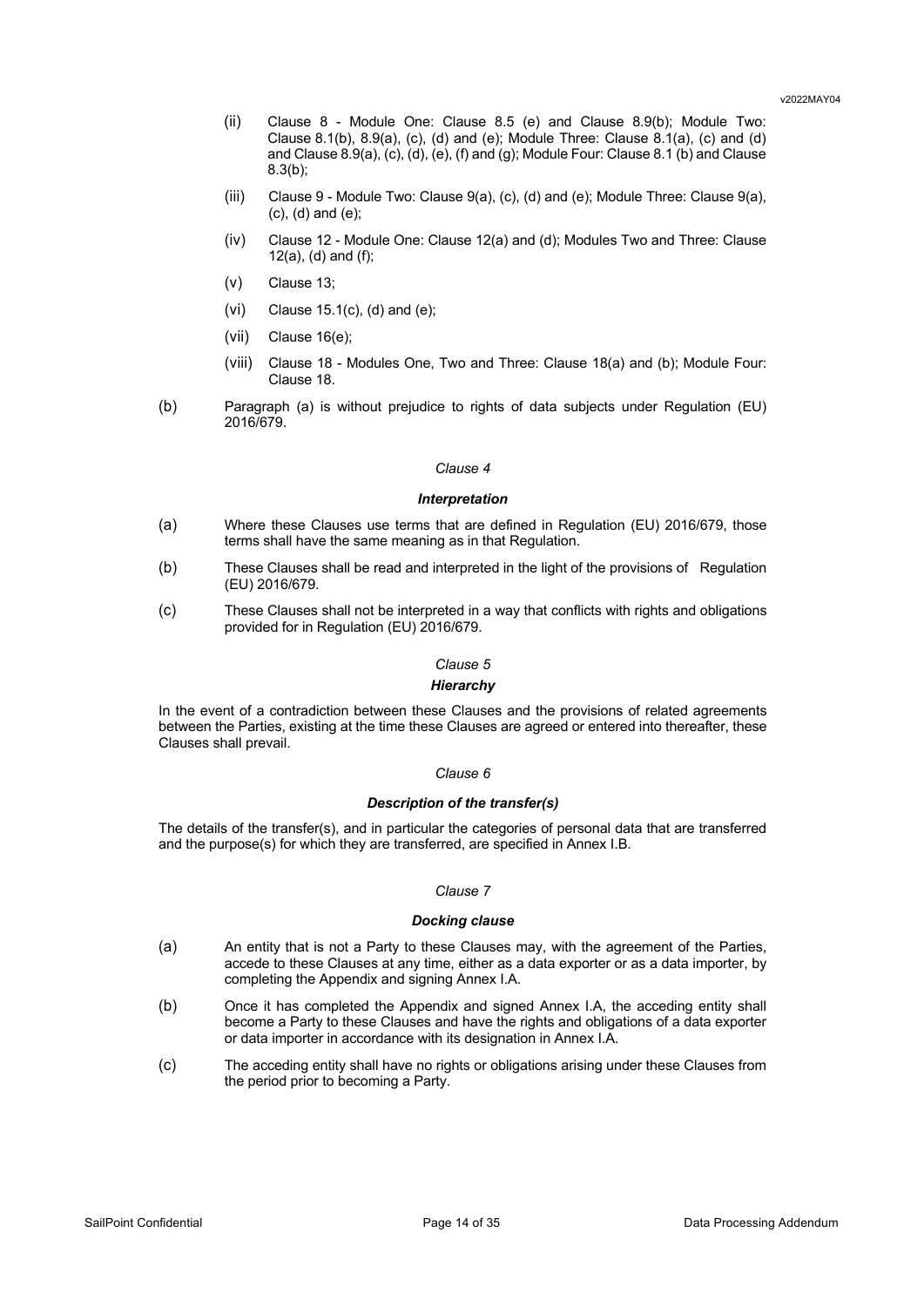## **SECTION II – OBLIGATIONS OF THE PARTIES**

## *Clause 8*

#### *Data protection safeguards*

The data exporter warrants that it has used reasonable efforts to determine that the data importer is able, through the implementation of appropriate technical and organisational measures, to satisfy its obligations under these Clauses.

## **8.1 Instructions**

- (a) The data importer shall process the personal data only on documented instructions from the data exporter. The data exporter may give such instructions throughout the duration of the contract.
- (b) The data importer shall immediately inform the data exporter if it is unable to follow those instructions.

## **8.2 Purpose limitation**

The data importer shall process the personal data only for the specific purpose(s) of the transfer, as set out in Annex I.B, unless on further instructions from the data exporter.

## **8.3 Transparency**

On request, the data exporter shall make a copy of these Clauses, including the Appendix as completed by the Parties, available to the data subject free of charge. To the extent necessary to protect business secrets or other confidential information, including the measures described in Annex II and personal data, the data exporter may redact part of the text of the Appendix to these Clauses prior to sharing a copy, but shall provide a meaningful summary where the data subject would otherwise not be able to understand its content or exercise his/her rights. On request, the Parties shall provide the data subject with the reasons for the redactions, to the extent possible without revealing the redacted information. This Clause is without prejudice to the obligations of the data exporter under Articles 13 and 14 of Regulation (EU) 2016/679.

## **8.4 Accuracy**

If the data importer becomes aware that the personal data it has received is inaccurate, or has become outdated, it shall inform the data exporter without undue delay. In this case, the data importer shall cooperate with the data exporter to erase or rectify the data.

## **8.5 Duration of processing and erasure or return of data**

Processing by the data importer shall only take place for the duration specified in Annex I.B. After the end of the provision of the processing services, the data importer shall, at the choice of the data exporter, delete all personal data processed on behalf of the data exporter and certify to the data exporter that it has done so, or return to the data exporter all personal data processed on its behalf and delete existing copies. Until the data is deleted or returned, the data importer shall continue to ensure compliance with these Clauses. In case of local laws applicable to the data importer that prohibit return or deletion of the personal data, the data importer warrants that it will continue to ensure compliance with these Clauses and will only process it to the extent and for as long as required under that local law. This is without prejudice to Clause 14, in particular the requirement for the data importer under Clause 14(e) to notify the data exporter throughout the duration of the contract if it has reason to believe that it is or has become subject to laws or practices not in line with the requirements under Clause 14(a).

## **8.6 Security of processing**

(a) The data importer and, during transmission, also the data exporter shall implement appropriate technical and organisational measures to ensure the security of the data, including protection against a breach of security leading to accidental or unlawful destruction, loss, alteration, unauthorised disclosure or access to that data (hereinafter "personal data breach"). In assessing the appropriate level of security, the Parties shall take due account of the state of the art, the costs of implementation, the nature, scope, context and purpose(s) of processing and the risks involved in the processing for the data subjects. The Parties shall in particular consider having recourse to encryption or pseudonymisation, including during transmission, where the purpose of processing can be fulfilled in that manner. In case of pseudonymisation, the additional information for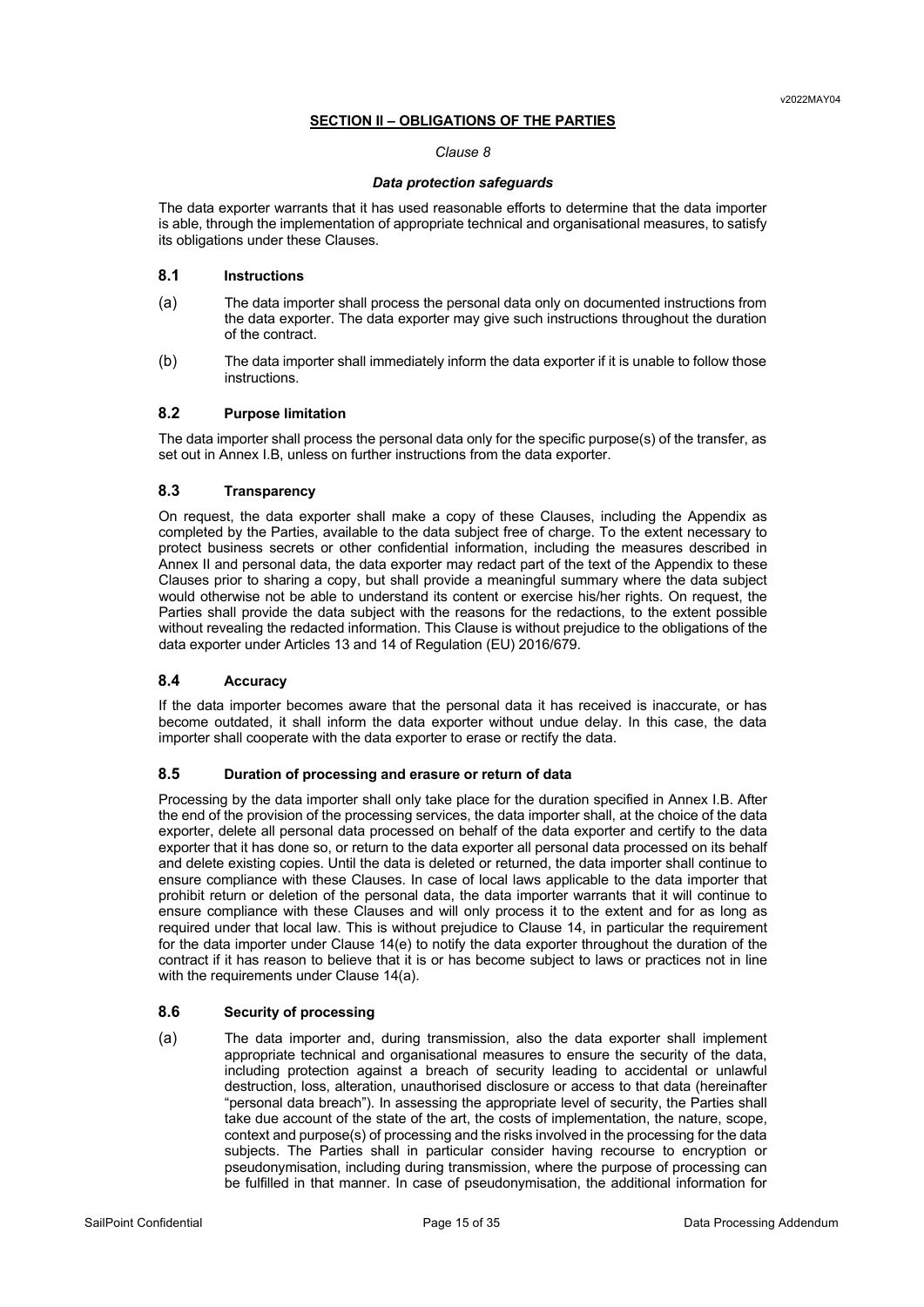attributing the personal data to a specific data subject shall, where possible, remain under the exclusive control of the data exporter. In complying with its obligations under this paragraph, the data importer shall at least implement the technical and organisational measures specified in Annex II. The data importer shall carry out regular checks to ensure that these measures continue to provide an appropriate level of security.

- (b) The data importer shall grant access to the personal data to members of its personnel only to the extent strictly necessary for the implementation, management and monitoring of the contract. It shall ensure that persons authorised to process the personal data have committed themselves to confidentiality or are under an appropriate statutory obligation of confidentiality.
- (c) In the event of a personal data breach concerning personal data processed by the data importer under these Clauses, the data importer shall take appropriate measures to address the breach, including measures to mitigate its adverse effects. The data importer shall also notify the data exporter without undue delay after having become aware of the breach. Such notification shall contain the details of a contact point where more information can be obtained, a description of the nature of the breach (including, where possible, categories and approximate number of data subjects and personal data records concerned), its likely consequences and the measures taken or proposed to address the breach including, where appropriate, measures to mitigate its possible adverse effects. Where, and in so far as, it is not possible to provide all information at the same time, the initial notification shall contain the information then available and further information shall, as it becomes available, subsequently be provided without undue delay.
- (d) The data importer shall cooperate with and assist the data exporter to enable the data exporter to comply with its obligations under Regulation (EU) 2016/679, in particular to notify the competent supervisory authority and the affected data subjects, taking into account the nature of processing and the information available to the data importer.

## **8.7 Sensitive data**

Where the transfer involves personal data revealing racial or ethnic origin, political opinions, religious or philosophical beliefs, or trade union membership, genetic data, or biometric data for the purpose of uniquely identifying a natural person, data concerning health or a person's sex life or sexual orientation, or data relating to criminal convictions and offences (hereinafter "sensitive data"), the data importer shall apply the specific restrictions and/or additional safeguards described in Annex I.B.

## **8.8 Onward transfers**

The data importer shall only disclose the personal data to a third party on documented instructions from the data exporter. In addition, the data may only be disclosed to a third party located outside the European Union<sup>2</sup> (in the same country as the data importer or in another third country, hereinafter "onward transfer") if the third party is or agrees to be bound by these Clauses, under the appropriate Module, or if:

- (i) the onward transfer is to a country benefitting from an adequacy decision pursuant to Article 45 of Regulation (EU) 2016/679 that covers the onward transfer;
- (ii) the third party otherwise ensures appropriate safeguards pursuant to Articles 46 or 47 Regulation of (EU) 2016/679 with respect to the processing in question;
- (iii) the onward transfer is necessary for the establishment, exercise or defence of legal claims in the context of specific administrative, regulatory or judicial proceedings; or
- (iv) the onward transfer is necessary in order to protect the vital interests of the data subject or of another natural person.

The Agreement on the European Economic Area (EEA Agreement) provides for the extension of the European Union's internal market to the 15 and 2016/679, is covered by the EEA<br>three EEA States Iceland, Liechtenstein and Norwa Agreement and has been incorporated into Annex XI thereto. Therefore, any disclosure by the data importer to a third party located in the EEA does not qualify as an onward transfer for the purpose of these Clauses.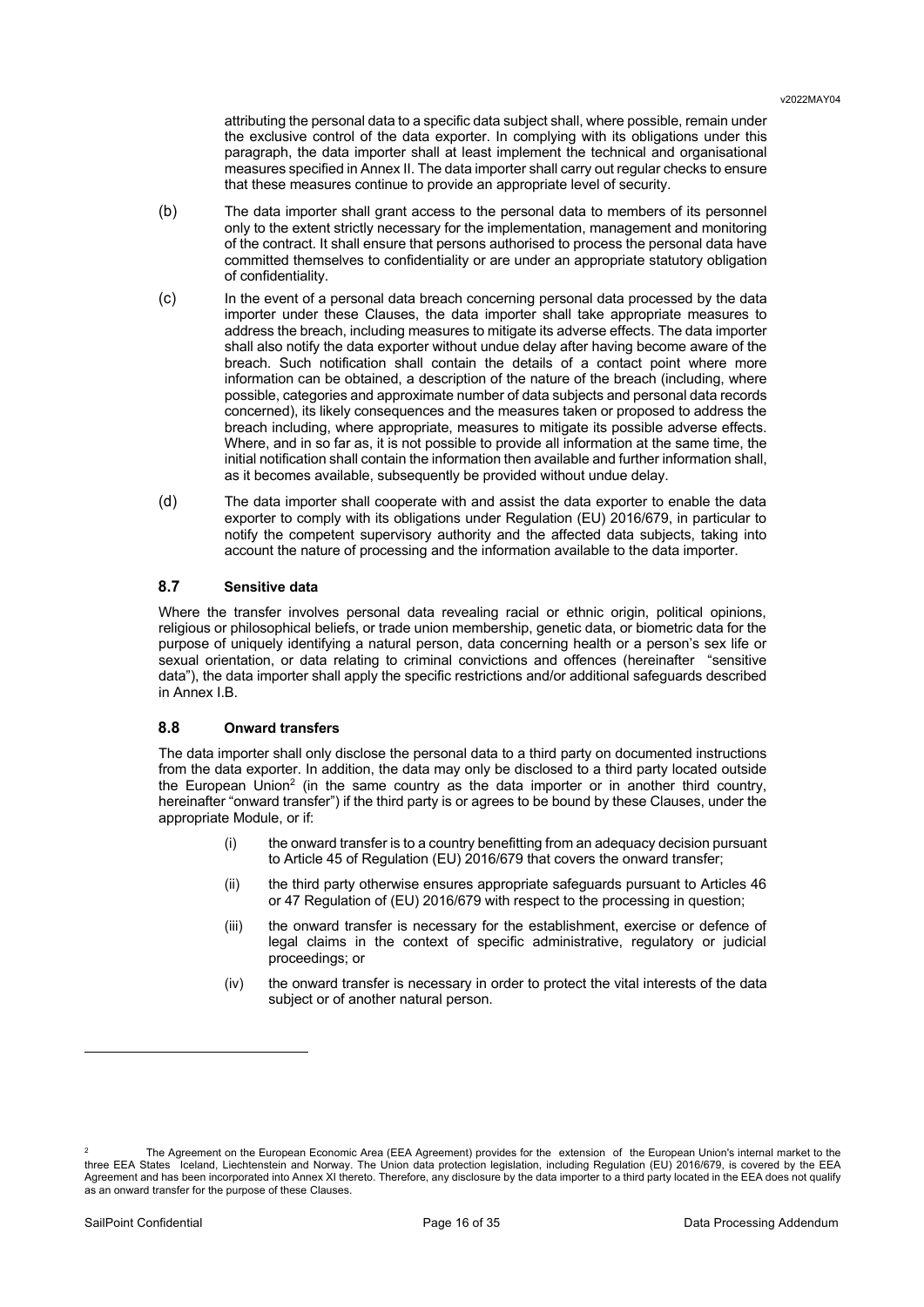Any onward transfer is subject to compliance by the data importer with all the other safeguards under these Clauses, in particular purpose limitation.

## **8.9 Documentation and compliance**

- (a) The data importer shall promptly and adequately deal with enquiries from the data exporter that relate to the processing under these Clauses.
- (b) The Parties shall be able to demonstrate compliance with these Clauses. In particular, the data importer shall keep appropriate documentation on the processing activities carried out on behalf of the data exporter.
- (c) The data importer shall make available to the data exporter all information necessary to demonstrate compliance with the obligations set out in these Clauses and at the data exporter's request, allow for and contribute to audits of the processing activities covered by these Clauses, at reasonable intervals or if there are indications of non-compliance. In deciding on a review or audit, the data exporter may take into account relevant certifications held by the data importer.
- (d) The data exporter may choose to conduct the audit by itself or mandate an independent auditor. Audits may include inspections at the premises or physical facilities of the data importer and shall, where appropriate, be carried out with reasonable notice.
- (e) The Parties shall make the information referred to in paragraphs (b) and (c), including the results of any audits, available to the competent supervisory authority on request.

## *Clause 9*

## *Use of sub-processors*

- (a) The data importer has the data exporter's general authorisation for the engagement of sub-processor(s) from an agreed list. The data importer shall specifically inform the data exporter in writing of any intended changes to that list through the addition or replacement of sub- processors pursuant to the time period established by the Parties in the European Economic Area Addendum, thereby giving the data exporter sufficient time to be able to object to such changes prior to the engagement of the sub-processor(s). The data importer shall provide the data exporter with the information necessary to enable the data exporter to exercise its right to object.
- (b) Where the data importer engages a sub-processor to carry out specific processing activities (on behalf of the data exporter), it shall do so by way of a written contract that provides for, in substance, the same data protection obligations as those binding the data importer under these Clauses, including in terms of third-party beneficiary rights for data subjects.<sup>3</sup> The Parties agree that, by complying with this Clause, the data importer fulfils its obligations under Clause 8.8. The data importer shall ensure that the sub-processor complies with the obligations to which the data importer is subject pursuant to these Clauses.
- (c) The data importer shall provide, at the data exporter's request, a copy of such a subprocessor agreement and any subsequent amendments to the data exporter. To the extent necessary to protect business secrets or other confidential information, including personal data, the data importer may redact the text of the agreement prior to sharing a copy.
- (d) The data importer shall remain fully responsible to the data exporter for the performance of the sub-processor's obligations under its contract with the data importer. The data importer shall notify the data exporter of any failure by the sub- processor to fulfil its obligations under that contract.

This requirement may be satisfied by the sub-processor acceding to these Clauses under the appropriate Module, in accordance with Clause 7.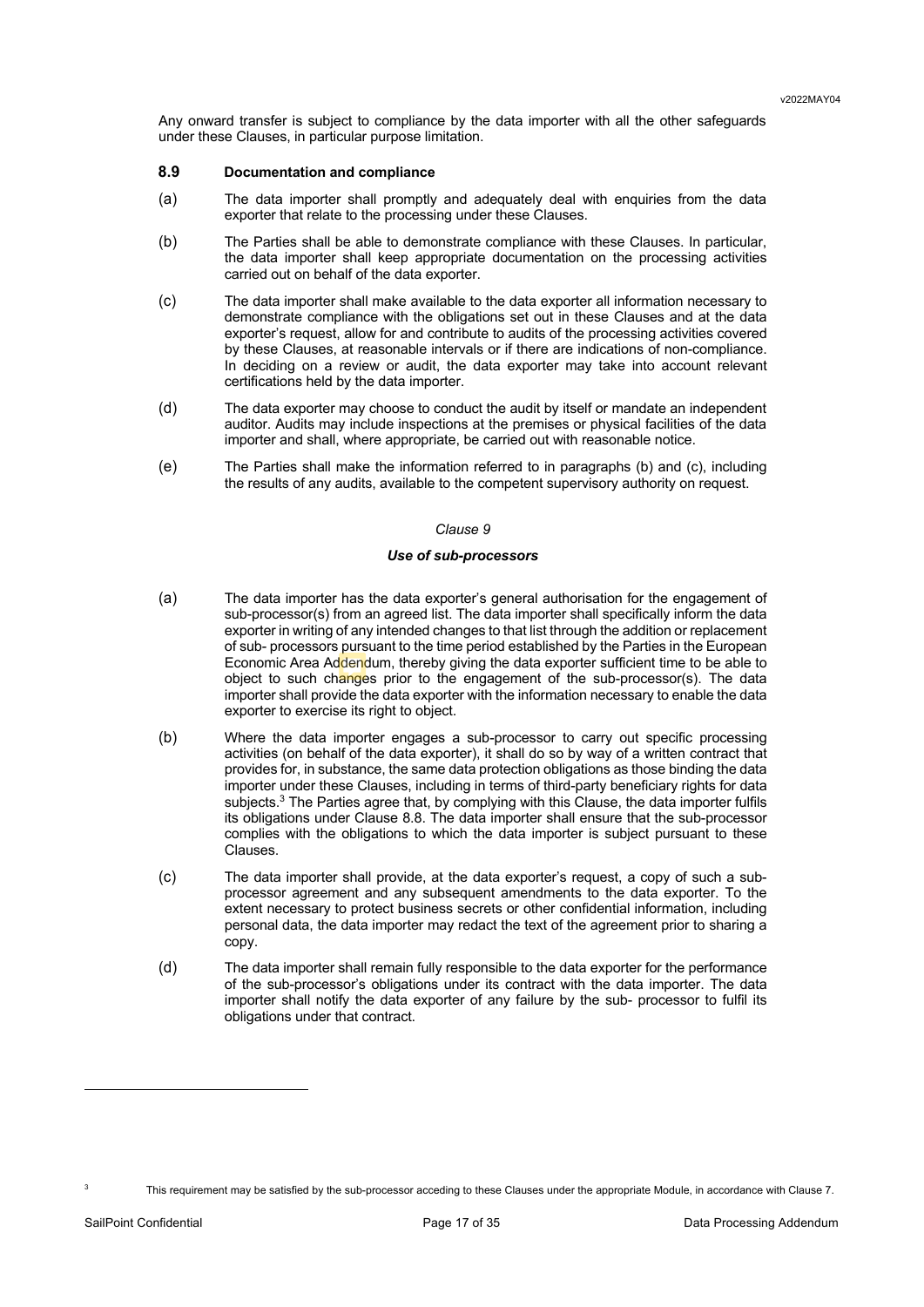(e) The data importer shall agree a third-party beneficiary clause with the sub-processor whereby - in the event the data importer has factually disappeared, ceased to exist in law or has become insolvent - the data exporter shall have the right to terminate the subprocessor contract and to instruct the sub-processor to erase or return the personal data.

#### *Clause 10*

#### *Data subject rights*

- (a) The data importer shall promptly notify the data exporter of any request it has received from a data subject. It shall not respond to that request itself unless it has been authorised to do so by the data exporter.
- (b) The data importer shall assist the data exporter in fulfilling its obligations to respond to data subjects' requests for the exercise of their rights under Regulation (EU) 2016/679. In this regard, the Parties shall set out in Annex II the appropriate technical and organisational measures, taking into account the nature of the processing, by which the assistance shall be provided, as well as the scope and the extent of the assistance required.
- (c) In fulfilling its obligations under paragraphs (a) and (b), the data importer shall comply with the instructions from the data exporter.

#### *Clause 11*

#### *Redress*

- (a) The data importer shall inform data subjects in a transparent and easily accessible format, through individual notice or on its website, of a contact point authorised to handle complaints. It shall deal promptly with any complaints it receives from a data subject.
- (b) In case of a dispute between a data subject and one of the Parties as regards compliance with these Clauses, that Party shall use its best efforts to resolve the issue amicably in a timely fashion. The Parties shall keep each other informed about such disputes and, where appropriate, cooperate in resolving them.
- (c) Where the data subject invokes a third-party beneficiary right pursuant to Clause 3, the data importer shall accept the decision of the data subject to:
	- (i) lodge a complaint with the supervisory authority in the Member State of his/her habitual residence or place of work, or the competent supervisory authority pursuant to Clause 13;
	- (ii) refer the dispute to the competent courts within the meaning of Clause 18.
- (d) The Parties accept that the data subject may be represented by a not-for-profit body, organisation or association under the conditions set out in Article 80(1) of Regulation (EU) 2016/679.
- (e) The data importer shall abide by a decision that is binding under the applicable EU or Member State law.
- (f) The data importer agrees that the choice made by the data subject will not prejudice his/her substantive and procedural rights to seek remedies in accordance with applicable laws.

#### *Clause 12*

## *Liability*

- (a) Each Party shall be liable to the other Party/ies for any damages it causes the other Party/ies by any breach of these Clauses.
- (b) The data importer shall be liable to the data subject, and the data subject shall be entitled to receive compensation, for any material or non-material damages the data importer or its sub-processor causes the data subject by breaching the third-party beneficiary rights under these Clauses.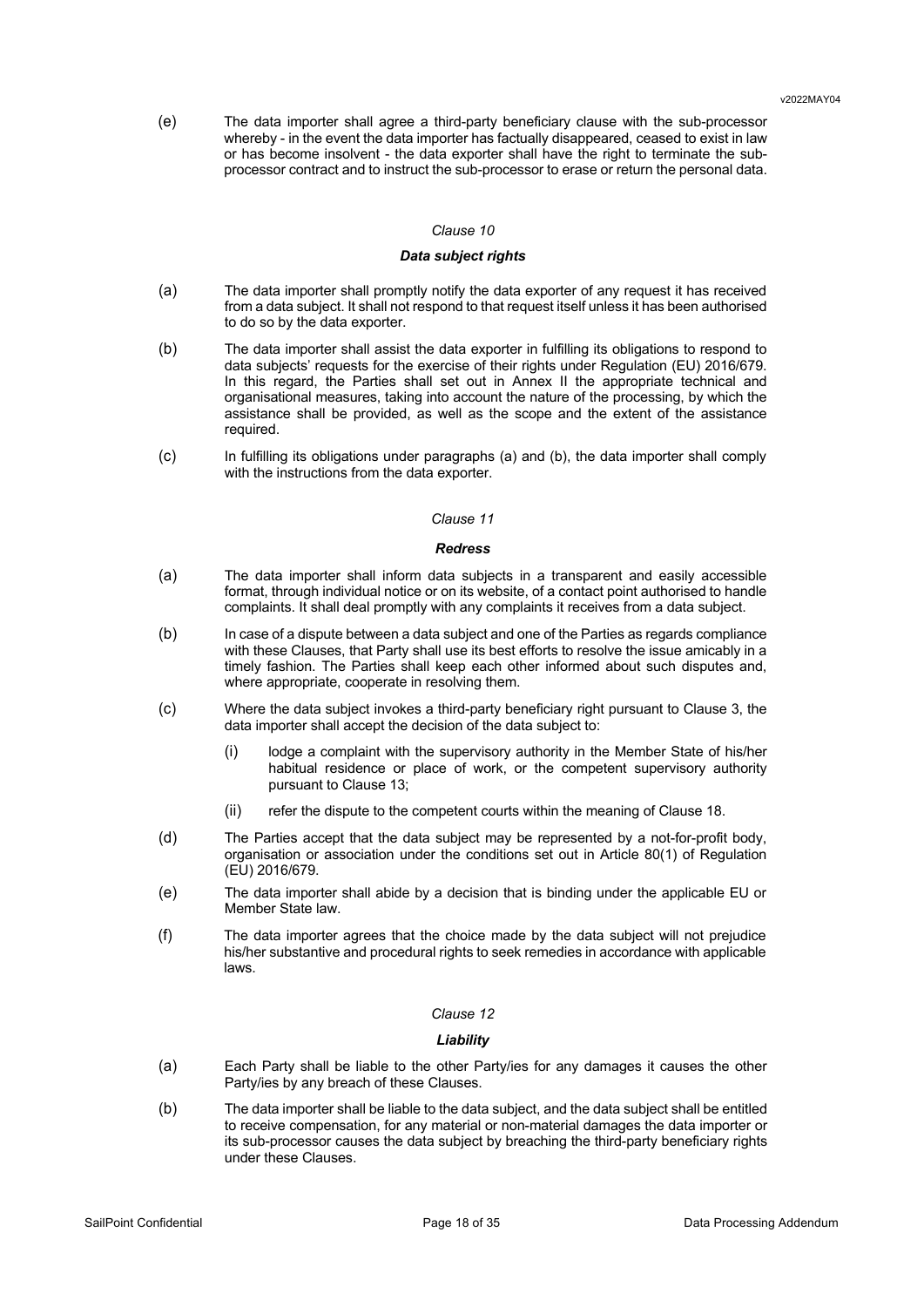- (c) Notwithstanding paragraph (b), the data exporter shall be liable to the data subject, and the data subject shall be entitled to receive compensation, for any material or nonmaterial damages the data exporter or the data importer (or its sub-processor) causes the data subject by breaching the third-party beneficiary rights under these Clauses. This is without prejudice to the liability of the data exporter and, where the data exporter is a processor acting on behalf of a controller, to the liability of the controller under Regulation (EU) 2016/679 or Regulation (EU) 2018/1725, as applicable.
- (d) The Parties agree that if the data exporter is held liable under paragraph (c) for damages caused by the data importer (or its sub-processor), it shall be entitled to claim back from the data importer that part of the compensation corresponding to the data importer's responsibility for the damage.
- (e) Where more than one Party is responsible for any damage caused to the data subject as a result of a breach of these Clauses, all responsible Parties shall be jointly and severally liable and the data subject is entitled to bring an action in court against any of these Parties.
- (f) The Parties agree that if one Party is held liable under paragraph (e), it shall be entitled to claim back from the other Party/ies that part of the compensation corresponding to its / their responsibility for the damage.
- (g) The data importer may not invoke the conduct of a sub-processor to avoid its own liability.

## *Clause 13*

#### *Supervision*

(a) [Where the data exporter is established in an EU Member State:] The supervisory authority with responsibility for ensuring compliance by the data exporter with Regulation (EU) 2016/679 as regards the data transfer, as indicated in Annex I.C, shall act as competent supervisory authority.

> [Where the data exporter is not established in an EU Member State, but falls within the territorial scope of application of Regulation (EU) 2016/679 in accordance with its Article 3(2) and has appointed a representative pursuant to Article 27(1) of Regulation (EU) 2016/679:] The supervisory authority of the Member State in which the representative within the meaning of Article 27(1) of Regulation (EU) 2016/679 is established, as indicated in Annex I.C, shall act as competent supervisory authority.

> [Where the data exporter is not established in an EU Member State, but falls within the territorial scope of application of Regulation (EU) 2016/679 in accordance with its Article 3(2) without however having to appoint a representative pursuant to Article 27(2) of Regulation (EU) 2016/679:] The supervisory authority of one of the Member States in which the data subjects whose personal data is transferred under these Clauses in relation to the offering of goods or services to them, or whose behaviour is monitored, are located, as indicated in Annex I.C, shall act as competent supervisory authority.

(b) The data importer agrees to submit itself to the jurisdiction of and cooperate with the competent supervisory authority in any procedures aimed at ensuring compliance with these Clauses. In particular, the data importer agrees to respond to enquiries, submit to audits and comply with the measures adopted by the supervisory authority, including remedial and compensatory measures. It shall provide the supervisory authority with written confirmation that the necessary actions have been taken.

## **SECTION III – LOCAL LAWS AND OBLIGATIONS IN CASE OF ACCESS BY PUBLIC AUTHORITIES**

## *Clause 14*

#### *Local laws and practices affecting compliance with the Clauses*

(a) The Parties warrant that they have no reason to believe that the laws and practices in the third country of destination applicable to the processing of the personal data by the data importer, including any requirements to disclose personal data or measures authorising access by public authorities, prevent the data importer from fulfilling its obligations under these Clauses. This is based on the understanding that laws and practices that respect the essence of the fundamental rights and freedoms and do not exceed what is necessary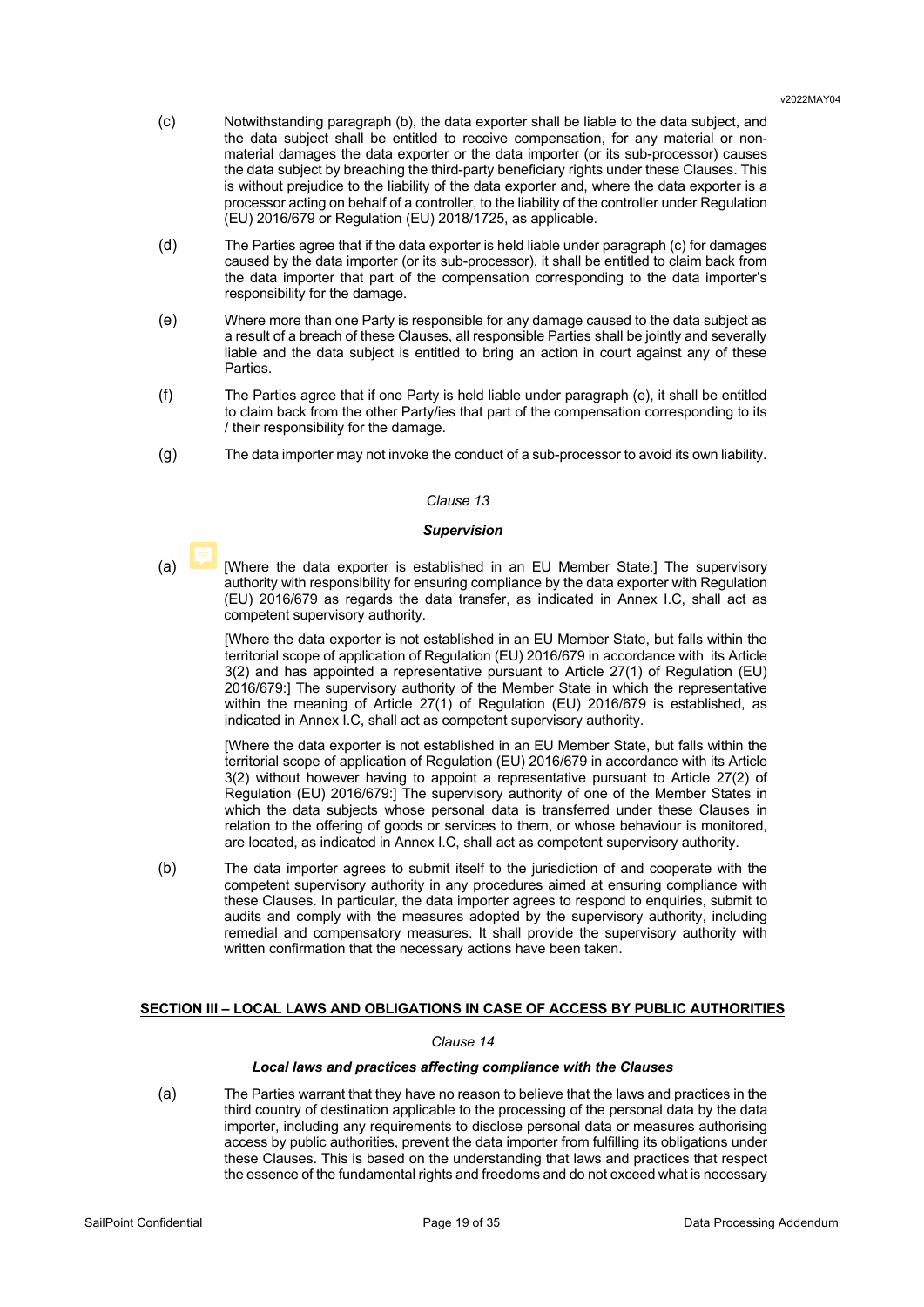and proportionate in a democratic society to safeguard one of the objectives listed in Article 23(1) of Regulation (EU) 2016/679, are not in contradiction with these Clauses.

- (b) The Parties declare that in providing the warranty in paragraph (a), they have taken due account in particular of the following elements:
	- (i) the specific circumstances of the transfer, including the length of the processing chain, the number of actors involved and the transmission channels used; intended onward transfers; the type of recipient; the purpose of processing; the categories and format of the transferred personal data; the economic sector in which the transfer occurs; the storage location of the data transferred;
	- (ii) the laws and practices of the third country of destination– including those requiring the disclosure of data to public authorities or authorising access by such authorities – relevant in light of the specific circumstances of the transfer, and the applicable limitations and safequards $4$ ;
	- (iii) any relevant contractual, technical or organisational safeguards put in place to supplement the safeguards under these Clauses, including measures applied during transmission and to the processing of the personal data in the country of destination.
- (c) The data importer warrants that, in carrying out the assessment under paragraph (b), it has made its best efforts to provide the data exporter with relevant information and agrees that it will continue to cooperate with the data exporter in ensuring compliance with these Clauses.
- (d) The Parties agree to document the assessment under paragraph (b) and make it available to the competent supervisory authority on request.
- (e) The data importer agrees to notify the data exporter promptly if, after having agreed to these Clauses and for the duration of the contract, it has reason to believe that it is or has become subject to laws or practices not in line with the requirements under paragraph (a), including following a change in the laws of the third country or a measure (such as a disclosure request) indicating an application of such laws in practice that is not in line with the requirements in paragraph (a).
- (f) Following a notification pursuant to paragraph (e), or if the data exporter otherwise has reason to believe that the data importer can no longer fulfil its obligations under these Clauses, the data exporter shall promptly identify appropriate measures (e.g. technical or organisational measures to ensure security and confidentiality) to be adopted by the data exporter and/or data importer to address the situation. The data exporter shall suspend the data transfer if it considers that no appropriate safeguards for such transfer can be ensured, or if instructed by the competent supervisory authority to do so. In this case, the data exporter shall be entitled to terminate the contract, insofar as it concerns the processing of personal data under these Clauses. If the contract involves more than two Parties, the data exporter may exercise this right to termination only with respect to the relevant Party, unless the Parties have agreed otherwise. Where the contract is terminated pursuant to this Clause, Clause 16(d) and (e) shall apply.

As regards the impact of such laws and practices on compliance with these Clauses, different elements maybe considered as part of an overall assessment. Such elements may include relevant and documented practicalexperience with prior instances of requests for disclosure from public authorities, or the absence of such requests, covering a sufficiently representative time-frame. This refers in particular to internal records or other documentation, drawn up on a continuous basis in accordance with due diligence and certified at senior management level, provided that this information can be lawfully shared with third parties. Where this practical experience is relied upon to conclude that the data importer will not be prevented from complying with these Clauses, it needs to be supported by other relevant, objective elements, and it is for the Parties to consider carefully whether these elements together carry sufficient<br>weight, in terms of their reliability and representativeness, to practical experience is corroborated and not contradicted by publicly available or otherwise accessible, reliable information on the existence or absence of requests within the same sector and/or the application of the law in practice, such as case law and reports by independent oversight bodies.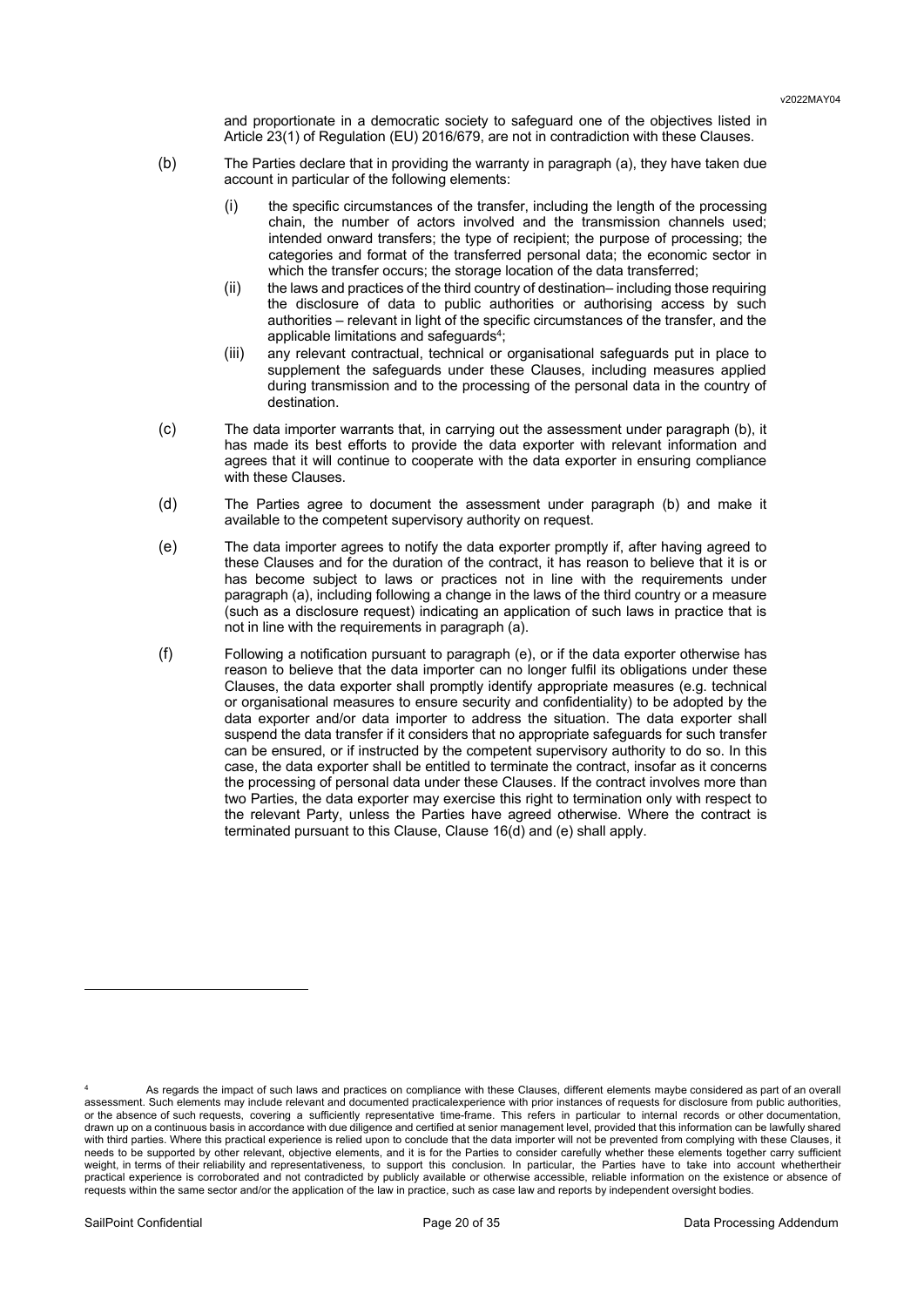#### *Clause 15*

## *Obligations of the data importer in case of access by public authorities*

#### **15.1 Notification**

- (a) The data importer agrees to notify the data exporter and, where possible, the data subject promptly (if necessary with the help of the data exporter) if it:
	- (i) receives a legally binding request from a public authority, including judicial authorities, under the laws of the country of destination for the disclosure of personal data transferred pursuant to these Clauses; such notification shall include information about the personal data requested, the requesting authority, the legal basis for the request and the response provided; or
	- (ii) becomes aware of any direct access by public authorities to personal data transferred pursuant to these Clauses in accordance with the laws of the country of destination; such notification shall include all information available to the importer.
- (b) If the data importer is prohibited from notifying the data exporter and/or the data subject under the laws of the country of destination, the data importer agrees to use its best efforts to obtain a waiver of the prohibition, with a view to communicating as much information as possible, as soon as possible. The data importer agrees to document its best efforts in order to be able to demonstrate them on request of the data exporter.
- (c) Where permissible under the laws of the country of destination, the data importer agrees to provide the data exporter, at regular intervals for the duration of the contract, with as much relevant information as possible on the requests received (in particular, number of requests, type of data requested, requesting authority/ies, whether requests have been challenged and the outcome of such challenges, etc.).
- (d) The data importer agrees to preserve the information pursuant to paragraphs (a) to (c) for the duration of the contract and make it available to the competent supervisory authority on request.
- (e) Paragraphs (a) to (c) are without prejudice to the obligation of the data importer pursuant to Clause 14(e) and Clause 16 to inform the data exporter promptly where it is unable to comply with these Clauses.

## **15.2 Review of legality and data minimisation**

- (a) The data importer agrees to review the legality of the request for disclosure, in particular whether it remains within the powers granted to the requesting public authority, and to challenge the request if, after careful assessment, it concludes that there are reasonable grounds to consider that the request is unlawful under the laws of the country of destination, applicable obligations under international law and principles of international comity. The data importer shall, under the same conditions, pursue possibilities of appeal. When challenging a request, the data importer shall seek interim measures with a view to suspending the effects of the request until the competent judicial authority has decided on its merits. It shall not disclose the personal data requested until required to do so under the applicable procedural rules. These requirements are without prejudice to the obligations of the data importer under Clause 14(e).
- (b) The data importer agrees to document its legal assessment and any challenge to the request for disclosure and, to the extent permissible under the laws of the country of destination, make the documentation available to the data exporter. It shall also make it available to the competent supervisory authority on request.
- (c) The data importer agrees to provide the minimum amount of information permissible when responding to a request for disclosure, based on a reasonable interpretation of the request.

## **SECTION IV – FINAL PROVISIONS**

## *Clause 16*

## *Non-compliance with the Clauses and termination*

(a) The data importer shall promptly inform the data exporter if it is unable to comply with these Clauses, for whatever reason.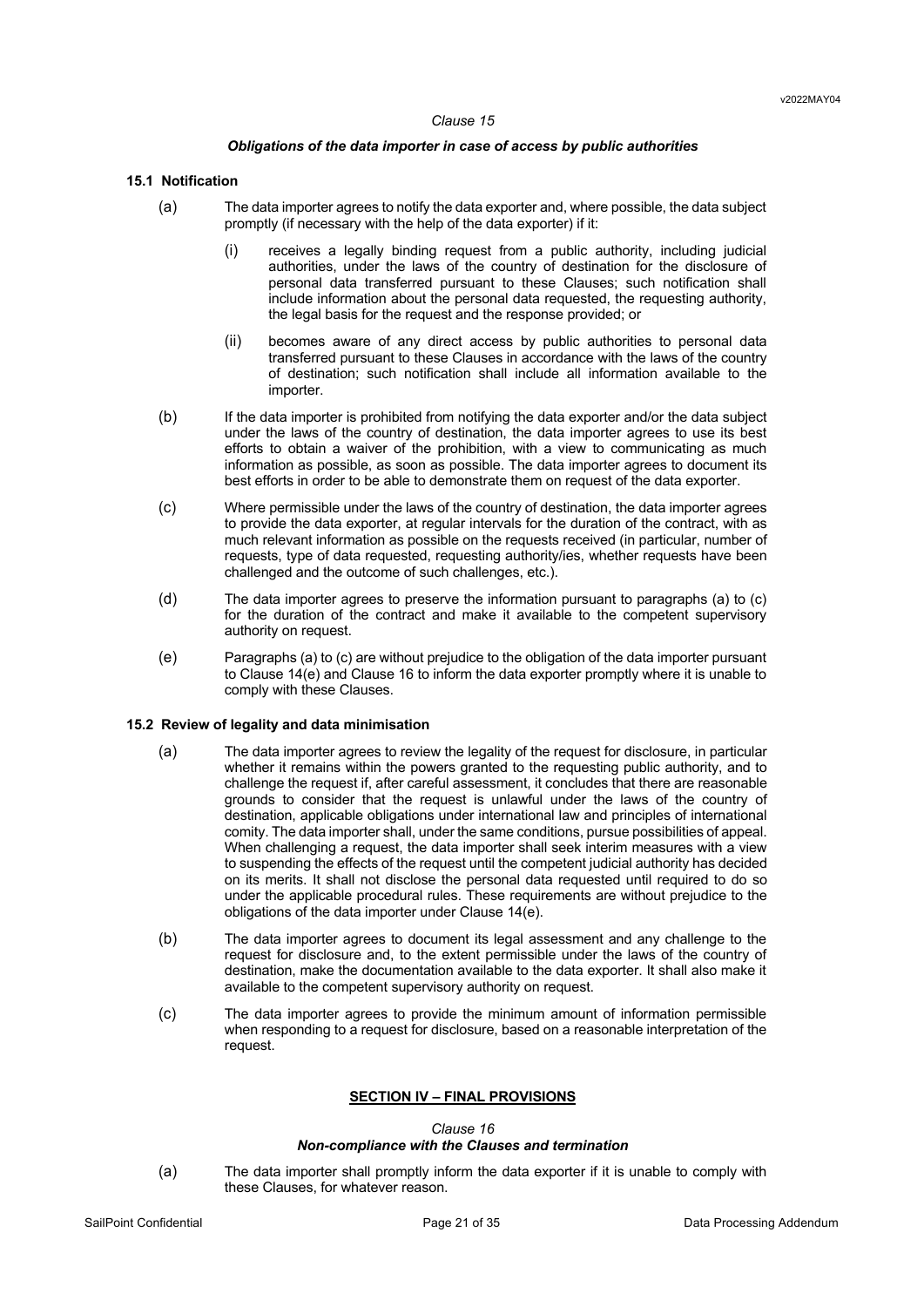- (b) In the event that the data importer is in breach of these Clauses or unable to comply with these Clauses, the data exporter shall suspend the transfer of personal data to the data importer until compliance is again ensured or the contract is terminated. This is without prejudice to Clause 14(f).
- (c) The data exporter shall be entitled to terminate the contract, insofar as it concerns the processing of personal data under these Clauses, where:
	- (i) the data exporter has suspended the transfer of personal data to the data importer pursuant to paragraph (b) and compliance with these Clauses is not restored within a reasonable time and in any event within one month of suspension;
	- (ii) the data importer is in substantial or persistent breach of these Clauses; or
	- (iii) the data importer fails to comply with a binding decision of a competent court or supervisory authority regarding its obligations under these Clauses.

In these cases, it shall inform the competent supervisory authority of such noncompliance. Where the contract involves more than two Parties, the data exporter may exercise this right to termination only with respect to the relevant Party, unless the Parties have agreed otherwise.

- (d) Personal data that has been transferred prior to the termination of the contract pursuant to paragraph (c) shall at the choice of the data exporter immediately be returned to the data exporter or deleted in its entirety. The same shall apply to any copies of the data. The data importer shall certify the deletion of the data to the data exporter. Until the data is deleted or returned, the data importer shall continue to ensure compliance with these Clauses. In case of local laws applicable to the data importer that prohibit the return or deletion of the transferred personal data, the data importer warrants that it will continue to ensure compliance with these Clauses and will only process the data to the extent and for as long as required under that local law.
- (e) Either Party may revoke its agreement to be bound by these Clauses where (i) the European Commission adopts a decision pursuant to Article 45(3) of Regulation (EU) 2016/679 that covers the transfer of personal data to which these Clauses apply; or (ii) Regulation (EU) 2016/679 becomes part of the legal framework of the country to which the personal data is transferred. This is without prejudice to other obligations applying to the processing in question under Regulation (EU) 2016/679.

## *Clause 17*

## *Governing law*

These Clauses shall be governed by the law of the EU Member State in which the data exporter is established. Where such law does not allow for third-party beneficiary rights, they shall be governed by the law of another EU Member State that does allow for third-party beneficiary rights. The Parties agree that this shall be the law of the Member State of the competent supervisory authority identified pursuant to Annex I, Section C below.

## *Clause 18*

## *Choice of forum and jurisdiction*

- (a) Any dispute arising from these Clauses shall be resolved by the courts of an EU Member State.
- (b) The Parties agree that those shall be the courts of the Member State of the competent supervisory authority identified pursuant to Annex I, Section C below.
- (c) A data subject may also bring legal proceedings against the data exporter and/or data importer before the courts of the Member State in which he/she has his/her habitual residence.
- (d) The Parties agree to submit themselves to the jurisdiction of such courts.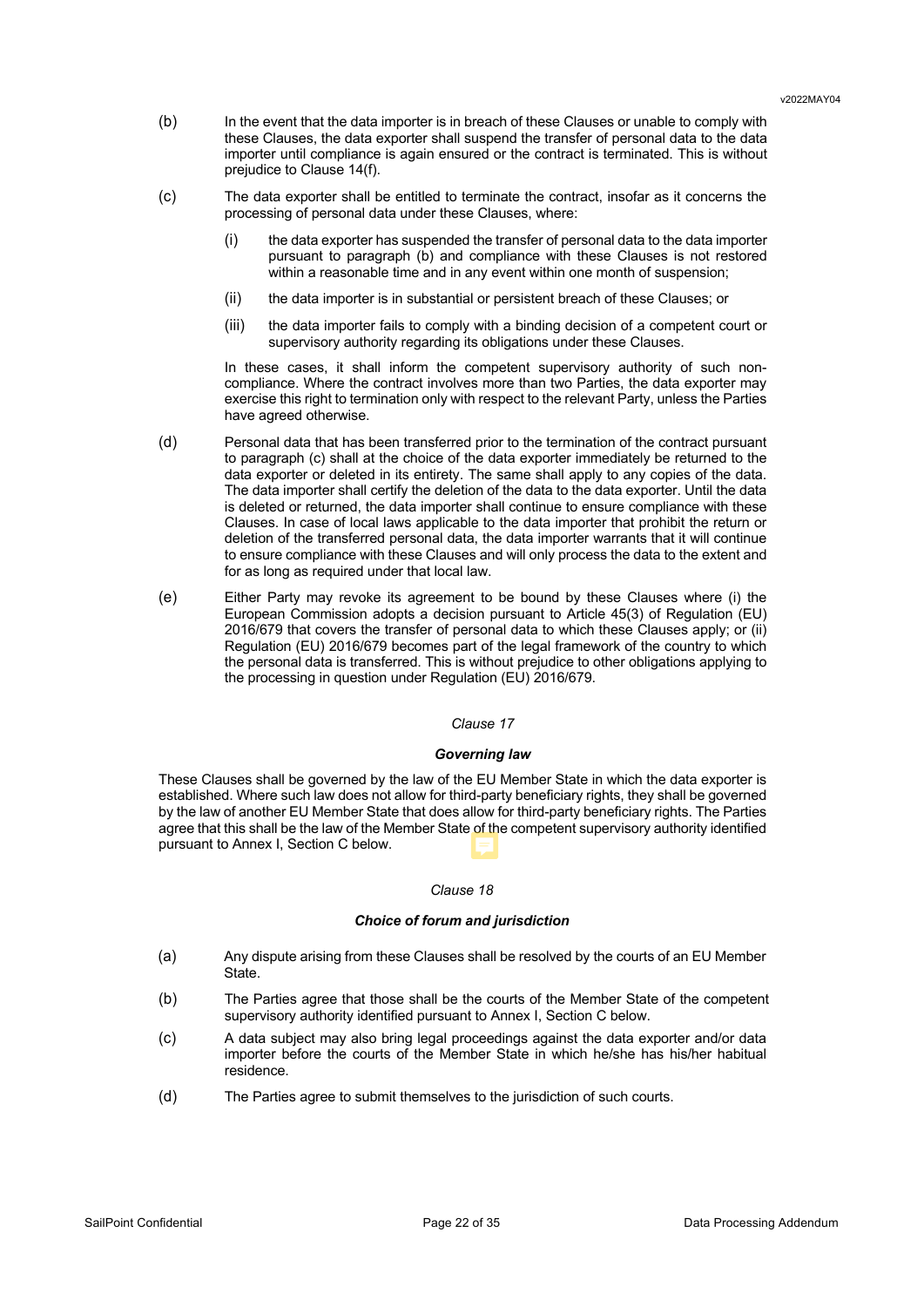# **<u>ANNEX I</u>**

# **A. LIST OF PARTIES**

Please see Section 7 of the EEA Addendum, which sets forth the parties' information.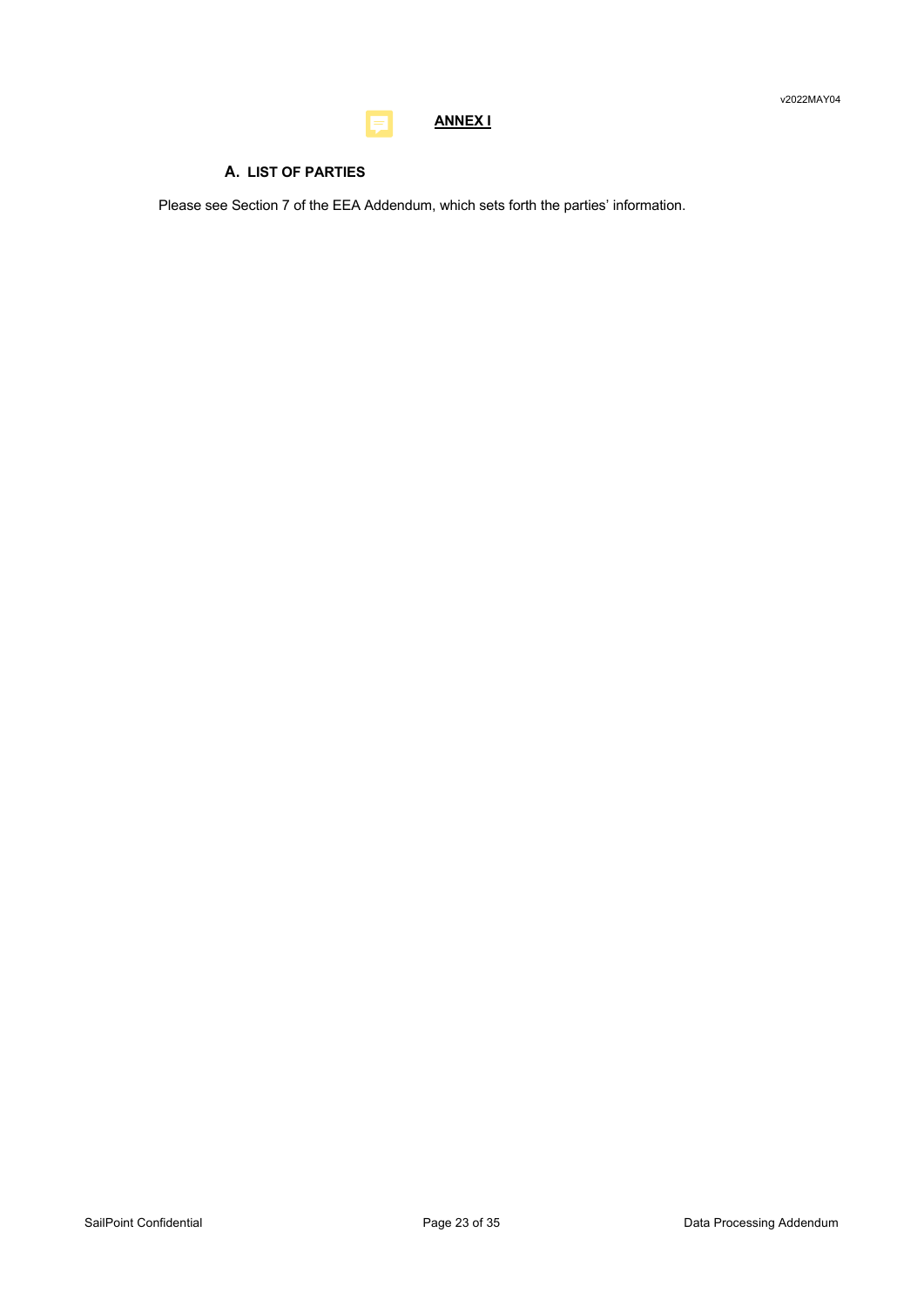## **B. DESCRIPTION OF TRANSFER**

Please see Section 4.3 (Details of Data Processing) of the DPA for details of the transfer(s).

*For transfers to (sub-) processors, also specify subject matter, nature and duration of the processing*

#### Subject matter of sub-processing:

Identification and contact data (e.g., name, address, title, contact details), employment details (e.g., job title, role, manager), and/or IT information (e.g., entitlements, IP addresses, usage data, cookies data, and geolocation) for Customer's employees, contractors, and/or (where licensed under the Agreement) data exporter's business partners and/or end-users authorised by Customer.

#### Nature of sub-processing:

To assist SailPoint in providing solutions and other Services to Customer under the Agreement.

#### Duration of sub-processing:

The sub-processing will occur for the duration of the processing by SailPoint in the context of the provision of Services under the Agreement unless SailPoint earlier terminates and/or replaces the subprocessor.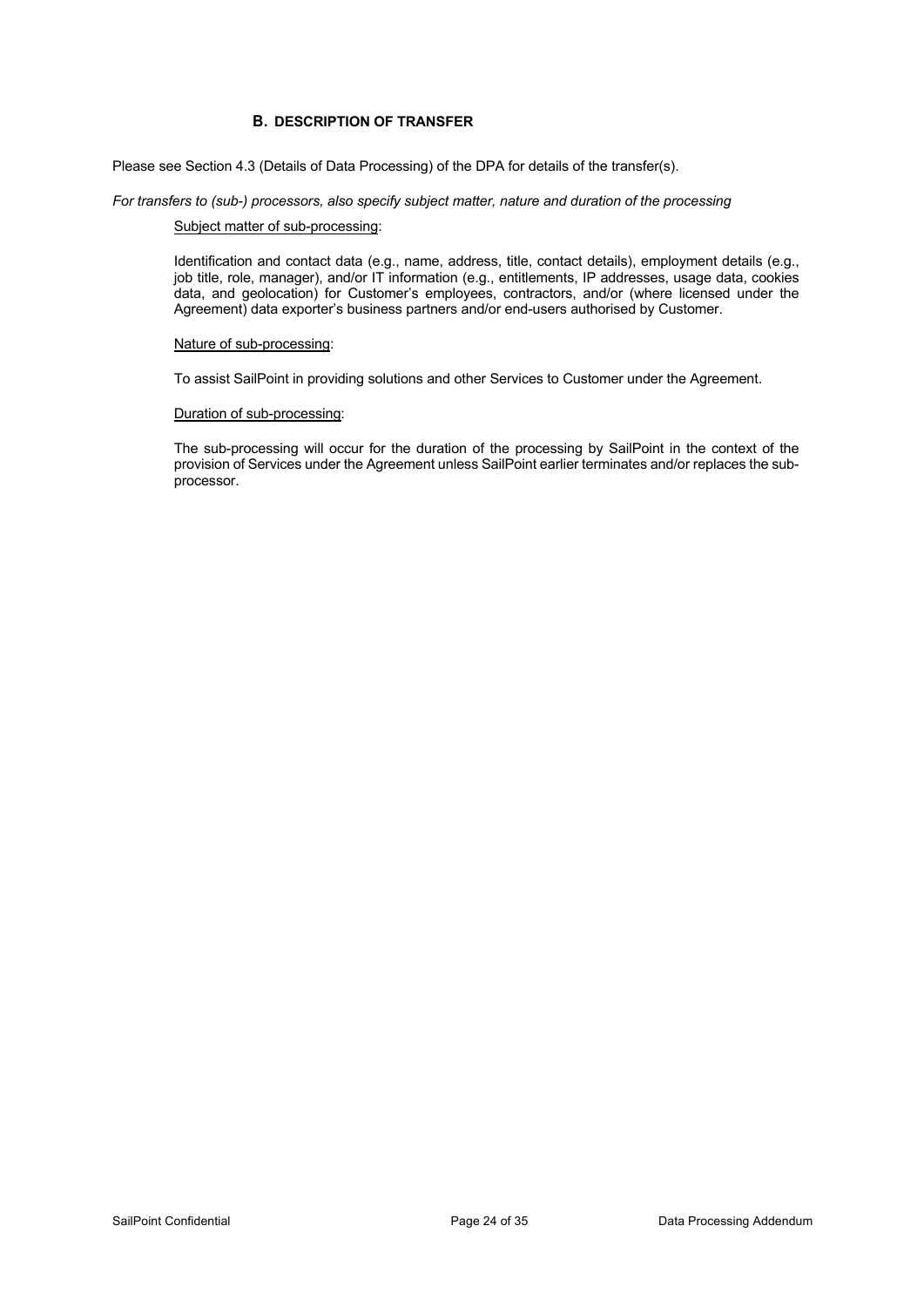# **C. COMPETENT SUPERVISORY AUTHORITY**

Please see Section 6 of the EEA Addendum, which sets forth the competent supervisory authority.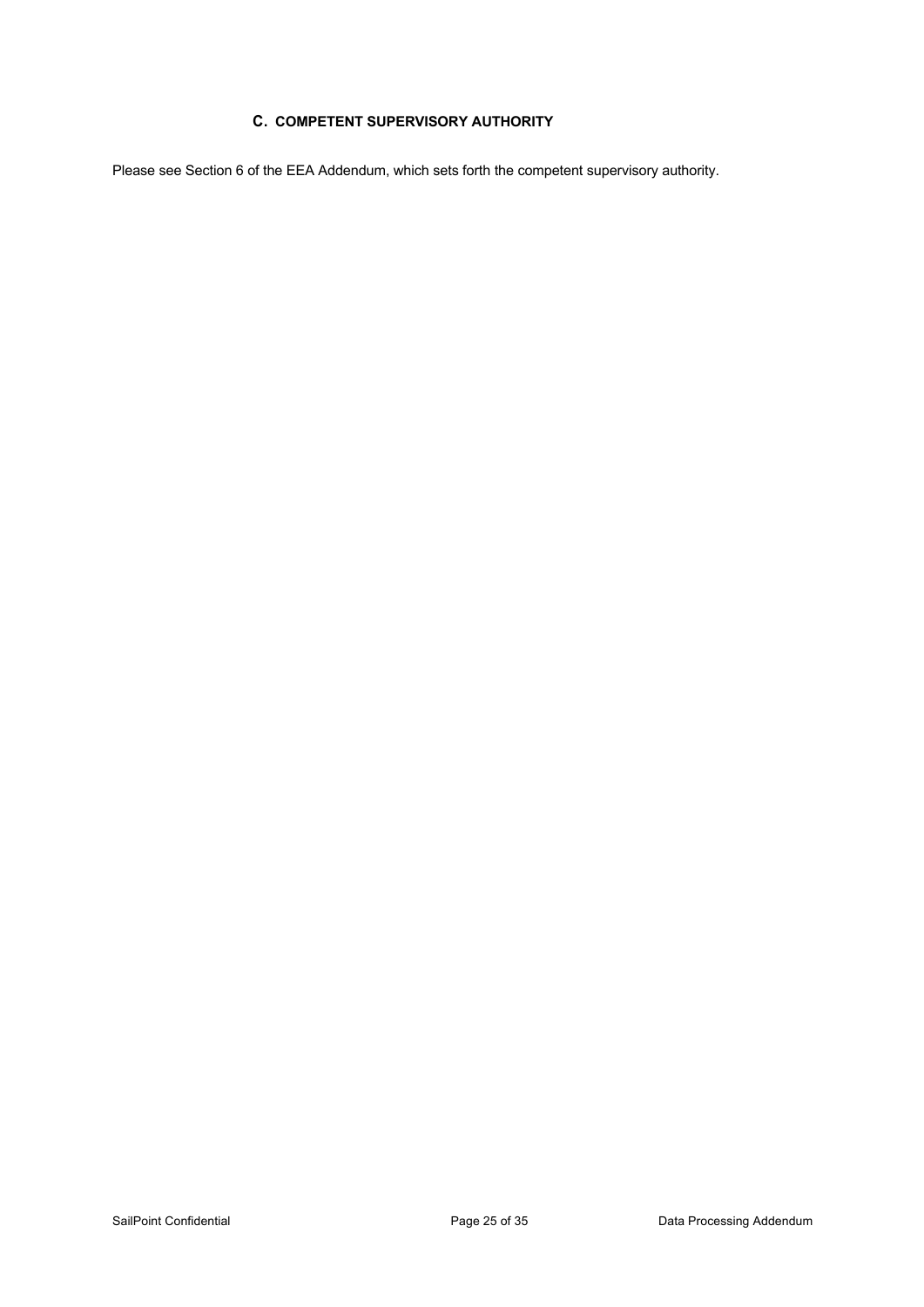## **ANNEX II - TECHNICAL AND ORGANISATIONAL MEASURES INCLUDING TECHNICAL AND ORGANISATIONAL MEASURES TO ENSURE THE SECURITY OF THE DATA**

*Description of the technical and organisational measures implemented by the data importer(s)*

## Application to Transfers:

Cross-border transfers by Customer to SailPoint relate to SailPoint's (1) support and maintenance services for on-premises software and/or (2) SaaS Services and professional services. Customer controls what data SailPoint has access to for these purposes. As such, SailPoint's technical and organisational measures, as a whole, concern its access to transferred data.

#### Technical and Organisational Measures:

Please see Annex A of the DPA, which describes the technical and organisational security measures implemented by SailPoint.

*For transfers to (sub-) processors, also describe the specific technical and organisational measures to be taken by the (sub-) processor to be able to provide assistance to the controller and, for transfers from a processor to a subprocessor, to the data exporter.*

Sub-processors shall ensure that they have appropriate technical and organizational measures to protect against and report a personal data breach, appropriate to the harm that might result from such personal data breach, having regard to the state of technological development and the cost of implementing any measures. Such measures may include where appropriate: pseudonymising or encrypting personal data, ensuring confidentiality, integrity, availability and resilience of its systems and services, ensuring that availability of and access to personal data can be restored in a timely manner after a physical or technical incident, and regularly assessing and evaluating the effectiveness of the technical and organizational measures adopted by it.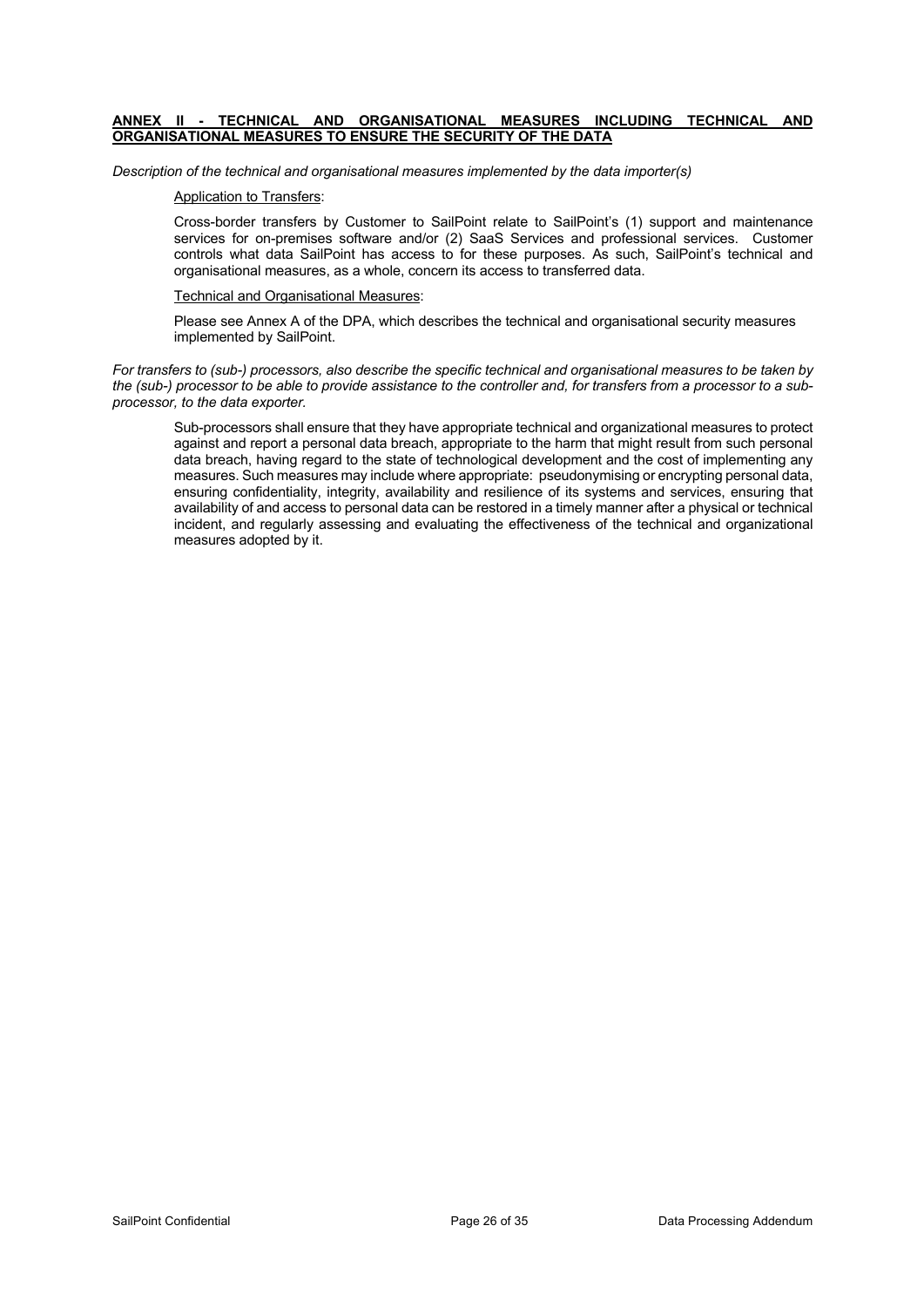# **ANNEX III – LIST OF SUB-PROCESSORS**

*This Annex does not require completion since specific authorisation of sub-processors (Clause 9(a), Option 1) has not been selected.*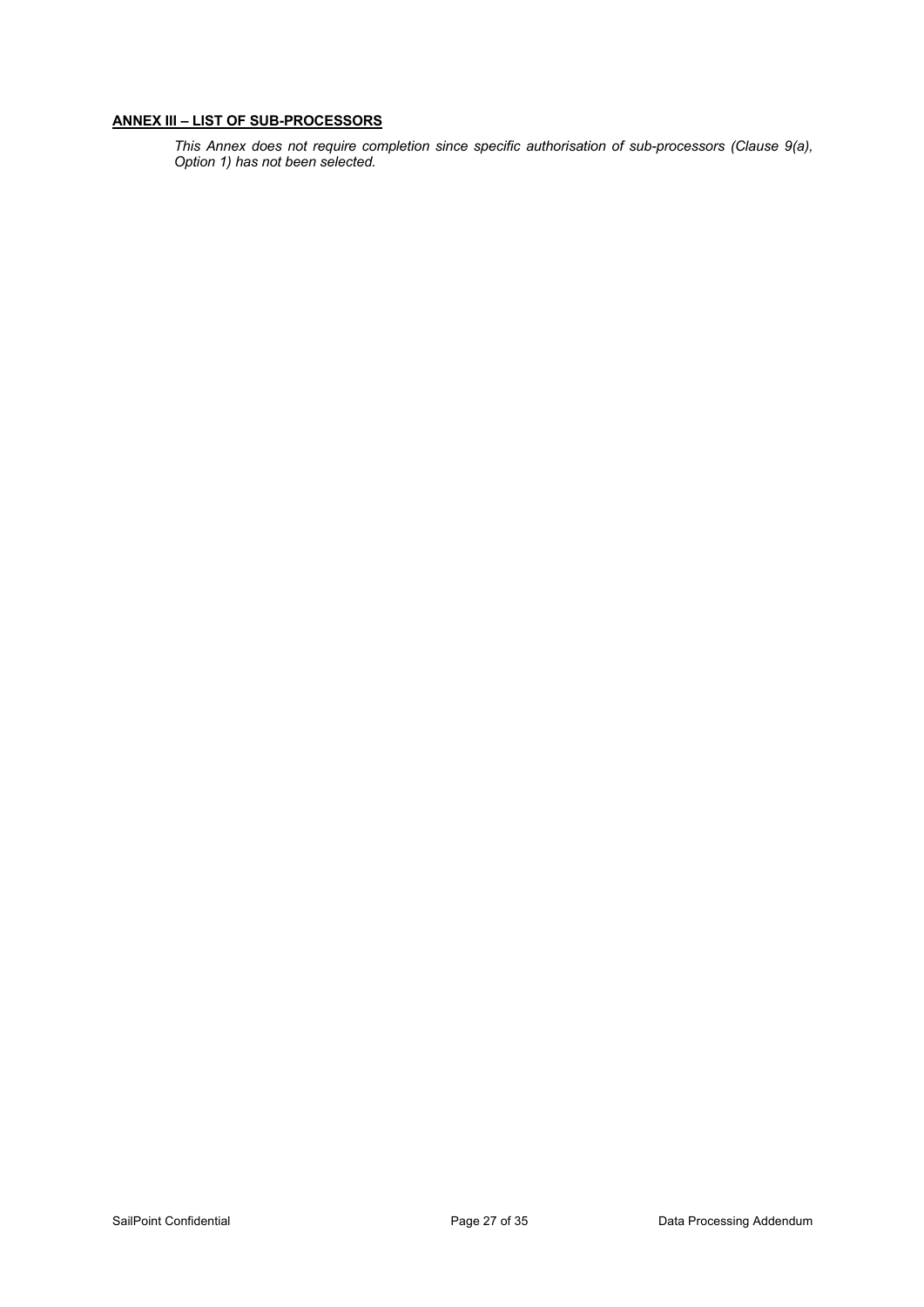

## **Switzerland Addendum**

This Addendum applies to and is a part of the New EU Commission Standard Contractual Clauses (Module 2 Controller to Processor) (the "**Clauses**") and European Economic Area Addendum ("**EEA Addendum**"), agreed between Customer and the SailPoint (together, the "**parties**").

The parties agree that the following provisions shall apply with respect to data transfers that are governed by the Federal Act on Data Protection ("**FADP**"), e.g. personal data transferred by a data exporter from Switzerland to a data importer outside of Switzerland (including personal data located in Switzerland that a data exporter makes accessible to the data importer) (the "**Swiss Personal Data**"):

- (i) The term "personal data" shall be deemed to include information relating to an identified or identifiable legal entity;
- (ii) References to (articles in) the EU General Data Protection Regulation 2016/679 shall be deemed to refer to (respective articles in) the FADP;
- (iii) Reference to the competent supervisory authority in Annex I. C. under Clause 13 shall be deemed to refer to the Federal Data Protection and Information Commissioner ("FDPIC");
- (iv) References to Member State(s), the EU and the EEA shall be deemed to include Switzerland; and
- (v) Where the Clauses use terms that are defined in the EU General Data Protection Regulation 2016/679, those terms shall be deemed to have the meaning as the equivalent terms are defined in the FADP.

The list of data subjects and categories of data indicated in Annex I. B. to the Clauses shall not be deemed to restrict the application of the Clauses to the Swiss Personal Data.

IN WITNESS WHEREOF, SailPoint Technologies, Inc. ("**SailPoint**") and the party identified for its signature below as "**Customer**" (together, the "**parties**") have caused this Addendum to be executed by their authorized representative:

| Data importer:                             | Data exporter: |
|--------------------------------------------|----------------|
| > SailPoint Technologies, Inc.             | >              |
| "SailPoint"                                | "Customer"     |
| A. Back<br>$\overline{\phantom{a}}$<br>By: | By:            |
| Name: Tom Beck                             | Name:          |
| Title: VP, Operations                      | Title:         |
| Date: May 4, 2022                          | Date:          |
|                                            |                |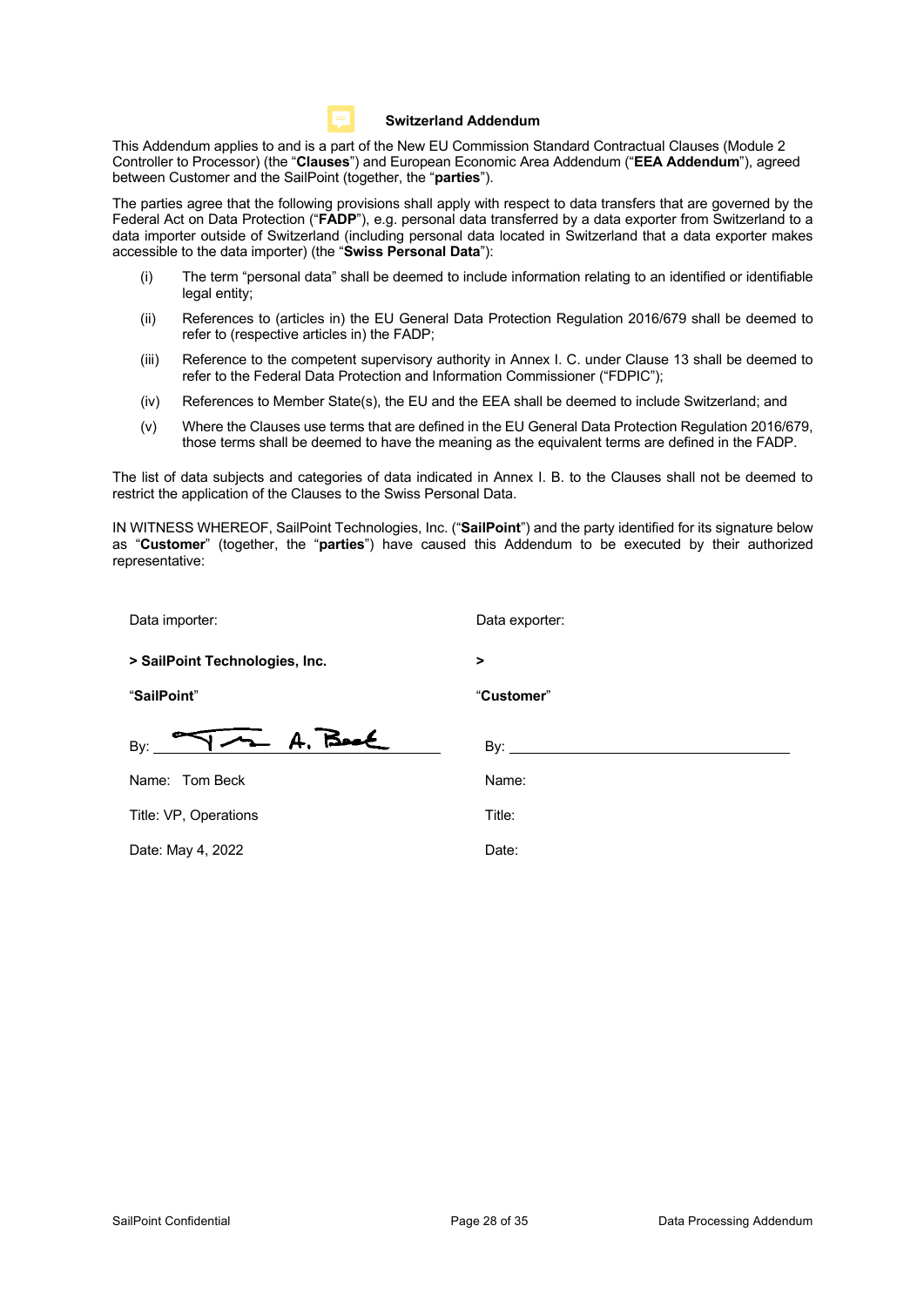

## **UK Addendum**

This Addendum applies to and is a part of the New EU Commission Standard Contractual Clauses (Module 2 Controller to Processor) and European Economic Area Addendum ("**EEA Addendum**") agreed between Customer and SailPoint (together, the "**parties**").

The parties agree that the following provisions shall apply with respect to data transfers that are governed by the UK General Data Protection Regulation, tailored by the Data Protection Act 2018 ("**UK GDPR**"), when (i) SailPoint Processes Customer Personal Information on the behalf of Customer as a Processor in the course of providing Services pursuant to the Agreement; and (ii) Customer is subject to UK Data Protection Law and acts as a Controller thereunder:

- (i) To the extent that SailPoint Processes any Customer Personal Information from the UK and transfers such Customer Personal Information outside of the UK to countries not deemed by the UK Information Commissioner's Office to provide an adequate level of data protection, the parties agree to comply with the Model Clauses found in Schedule A of the EEA Addendum executed by the Parties, as amended by the International Data Transfer Addendum to the EU Commission Standard Contractual Clauses attached hereto as Schedule A;
- (ii) Execution of this UK Addendum is deemed acceptance and execution of the International Data Transfer Addendum to the EU Commission Standard Contractual Clauses attached hereto as Schedule A;

IN WITNESS WHEREOF, SailPoint Technologies, Inc. ("**SailPoint**") and the party identified for its signature below as "**Customer**" (together, the "**parties**") have caused this Addendum to be executed by their authorized representative:

| Data importer:                              | Data exporter:      |  |
|---------------------------------------------|---------------------|--|
| > SailPoint Technologies, Inc.              | >                   |  |
| "SailPoint"                                 | "Customer"          |  |
| $\bar{y}$ / $\sim$ $\sim$ $A$ . Beal<br>By: | By: $\qquad \qquad$ |  |
| Name: Tom Beck                              | Name:               |  |
| Title: VP, Operations                       | Title:              |  |
| Date: May 4, 2022                           | Date:               |  |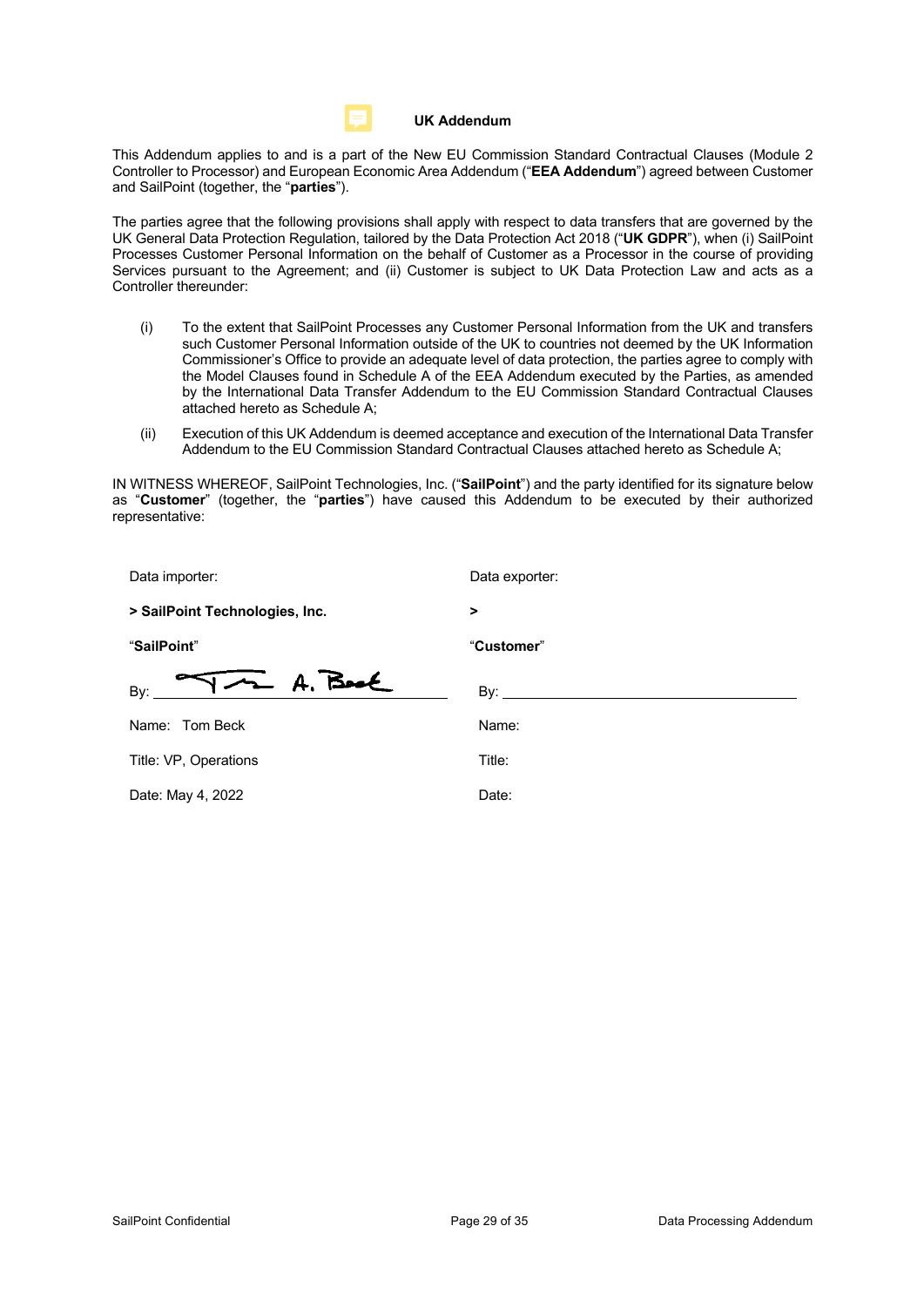## **Schedule A**

## **International Data Transfer Addendum to the EU Commission Standard Contractual Clauses**



Standard Data Protection Clauses to be issued by the Commissioner under S119A(1) Data Protection Act 2018

## International Data Transfer Addendum to the EU Commission Standard Contractual Clauses

**VERSION B1.0, in force 21 March 2022**

This Addendum has been issued by the Information Commissioner for Parties making Restricted Transfers. The Information Commissioner considers that it provides Appropriate Safeguards for Restricted Transfers when it is entered into as a legally binding contract.

Part 1: Tables

# **Table 1: Parties**

| <b>Start date</b><br>$\equiv$ |                                                                                                                                                                                                           |                                                                                                                                                                                                                                                                                     |
|-------------------------------|-----------------------------------------------------------------------------------------------------------------------------------------------------------------------------------------------------------|-------------------------------------------------------------------------------------------------------------------------------------------------------------------------------------------------------------------------------------------------------------------------------------|
| <b>The Parties</b>            | <b>Exporter (who sends the Restricted</b><br><b>Transfer)</b>                                                                                                                                             | <b>Importer (who receives the Restricted</b><br><b>Transfer)</b>                                                                                                                                                                                                                    |
| <b>Parties' details</b>       | Full legal name:<br>$\geq$<br>Trading name (if different):<br>Main address (if a company registered<br>address):<br>><br>Official registration number (if any)<br>(company number or similar identifier): | Full legal name:<br>> SailPoint Technologies, Inc.<br>Trading name (if different):<br>Main address (if a company registered<br>address):<br>>11120 Four Points Drive<br>Austin, Texas 78726 USA<br>Official registration number (if any)<br>(company number or similar identifier): |
| <b>Key Contact</b>            | Full Name (optional):<br>Job Title:<br>Contact details including email:<br>>                                                                                                                              | Full Name (optional):<br>Job Title:<br>Contact details including email:<br>>privacy@sailpoint.com                                                                                                                                                                                   |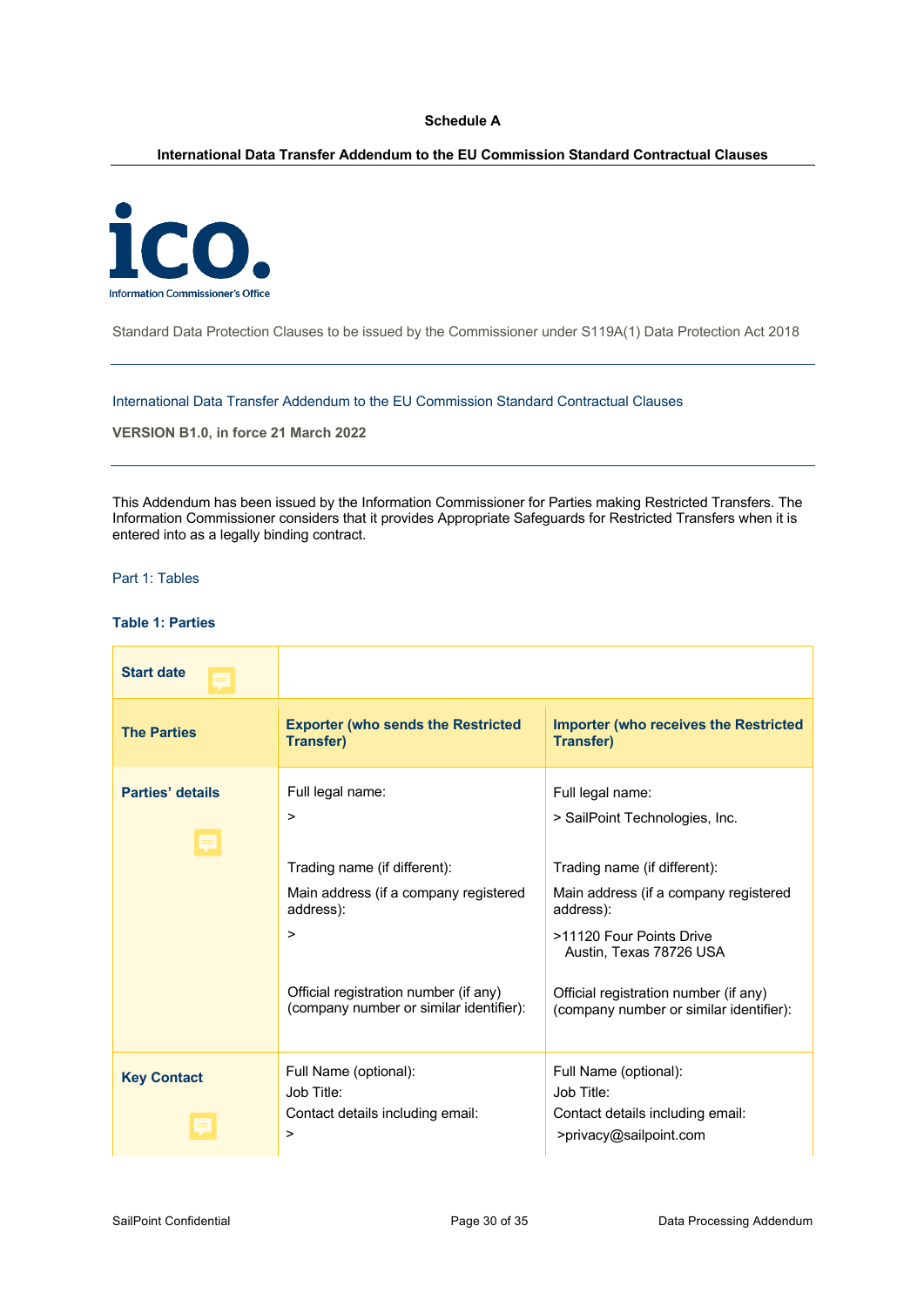|--|--|

## **Table 2: Selected SCCs, Modules and Selected Clauses**

| <b>Addendum EU SCCs</b><br>$\boxtimes$ The version of the Approved EU SCCs which this Addendum is appended to,<br>detailed below, including the Appendix Information:<br>Date:<br>厚<br>Reference (if any):<br>Other identifier (if any):<br>Or<br>$\Box$ the Approved EU SCCs, including the Appendix Information and with only the<br>following modules, clauses or optional provisions of the Approved EU SCCs<br>brought into effect for the purposes of this Addendum: |                        |                                 |                       |                                                                      |                            |                                                                                                                   |
|----------------------------------------------------------------------------------------------------------------------------------------------------------------------------------------------------------------------------------------------------------------------------------------------------------------------------------------------------------------------------------------------------------------------------------------------------------------------------|------------------------|---------------------------------|-----------------------|----------------------------------------------------------------------|----------------------------|-------------------------------------------------------------------------------------------------------------------|
| Module                                                                                                                                                                                                                                                                                                                                                                                                                                                                     | Module in<br>operation | Clause 7<br>(Docking<br>Clause) | Clause 11<br>(Option) | Clause 9a<br>(Prior<br>Authorisation<br>or General<br>Authorisation) | Clause 9a<br>(Time period) | Is personal data<br>received from the<br>Importer combined<br>with personal data<br>collected by the<br>Exporter? |
| 1                                                                                                                                                                                                                                                                                                                                                                                                                                                                          |                        |                                 |                       |                                                                      |                            |                                                                                                                   |
| 2                                                                                                                                                                                                                                                                                                                                                                                                                                                                          |                        |                                 |                       |                                                                      |                            |                                                                                                                   |
| 3                                                                                                                                                                                                                                                                                                                                                                                                                                                                          |                        |                                 |                       |                                                                      |                            |                                                                                                                   |
| 4                                                                                                                                                                                                                                                                                                                                                                                                                                                                          |                        |                                 |                       |                                                                      |                            |                                                                                                                   |

## **Table 3: Appendix Information**

"**Appendix Information**" means the information which must be provided for the selected modules as set out in the Appendix of the Approved EU SCCs (other than the Parties), and which for this Addendum is set out in:

Annex 1A: List of Parties: SailPoint Technologies, Inc., and "Customer":

Annex 1B: Description of Transfer: See Annex 1B of EU SCCs

Annex II: Technical and organisational measures including technical and organisational measures to ensure the security of the data: See Annex 2 of EU SCCs

Annex III: List of Sub processors (Modules 2 and 3 only): See Annex 3 of EU SCCs

#### **Table 4: Ending this Addendum when the Approved Addendum Changes**

| <b>Ending this</b>                   | Which Parties may end this Addendum as set out in Section 19: |
|--------------------------------------|---------------------------------------------------------------|
| <b>Addendum when</b><br>the Approved | $\boxtimes$ Importer                                          |
|                                      | $\boxtimes$ Exporter                                          |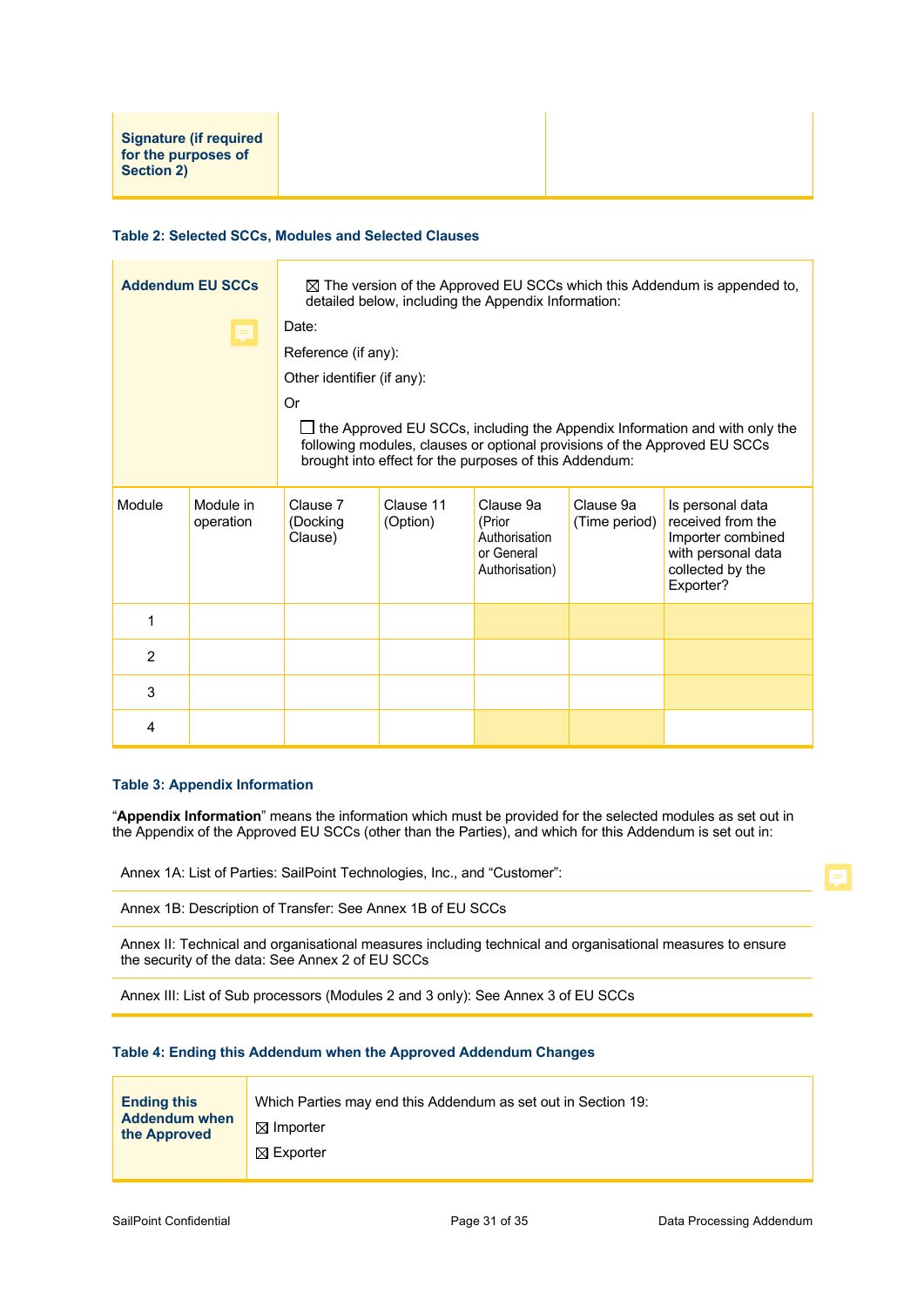Part 2: Mandatory Clauses

## **Entering into this Addendum**

- **1.** Each Party agrees to be bound by the terms and conditions set out in this Addendum, in exchange for the other Party also agreeing to be bound by this Addendum.
- 2. Although Annex 1A and Clause 7 of the Approved EU SCCs require signature by the Parties, for the purpose of making Restricted Transfers, the Parties may enter into this Addendum in any way that makes them legally binding on the Parties and allows data subjects to enforce their rights as set out in this Addendum. Entering into this Addendum will have the same effect as signing the Approved EU SCCs and any part of the Approved EU SCCs.

## **Interpretation of this Addendum**

3. Where this Addendum uses terms that are defined in the Approved EU SCCs those terms shall have the same meaning as in the Approved EU SCCs. In addition, the following terms have the following meanings:

| Addendum                       | This International Data Transfer Addendum which is made up of this<br>Addendum incorporating the Addendum EU SCCs.                                                                                                                                          |
|--------------------------------|-------------------------------------------------------------------------------------------------------------------------------------------------------------------------------------------------------------------------------------------------------------|
| Addendum EU SCCs               | The version(s) of the Approved EU SCCs which this Addendum is appended<br>to, as set out in Table 2, including the Appendix Information.                                                                                                                    |
| <b>Appendix Information</b>    | As set out in Table 3.                                                                                                                                                                                                                                      |
| <b>Appropriate Safeguards</b>  | The standard of protection over the personal data and of data subjects' rights,<br>which is required by UK Data Protection Laws when you are making a<br>Restricted Transfer relying on standard data protection clauses under Article<br>46(2)(d) UK GDPR. |
| <b>Approved Addendum</b>       | The template Addendum issued by the ICO and laid before Parliament in<br>accordance with s119A of the Data Protection Act 2018 on 2 February 2022,<br>as it is revised under Section 18.                                                                    |
| <b>Approved EU SCCs</b>        | The Standard Contractual Clauses set out in the Annex of Commission<br>Implementing Decision (EU) 2021/914 of 4 June 2021.                                                                                                                                  |
| <b>ICO</b>                     | The Information Commissioner.                                                                                                                                                                                                                               |
| <b>Restricted Transfer</b>     | A transfer which is covered by Chapter V of the UK GDPR.                                                                                                                                                                                                    |
| <b>UK</b>                      | The United Kingdom of Great Britain and Northern Ireland.                                                                                                                                                                                                   |
| <b>UK Data Protection Laws</b> | All laws relating to data protection, the processing of personal data, privacy<br>and/or electronic communications in force from time to time in the UK,<br>including the UK GDPR and the Data Protection Act 2018.                                         |
| <b>UK GDPR</b>                 | As defined in section 3 of the Data Protection Act 2018.                                                                                                                                                                                                    |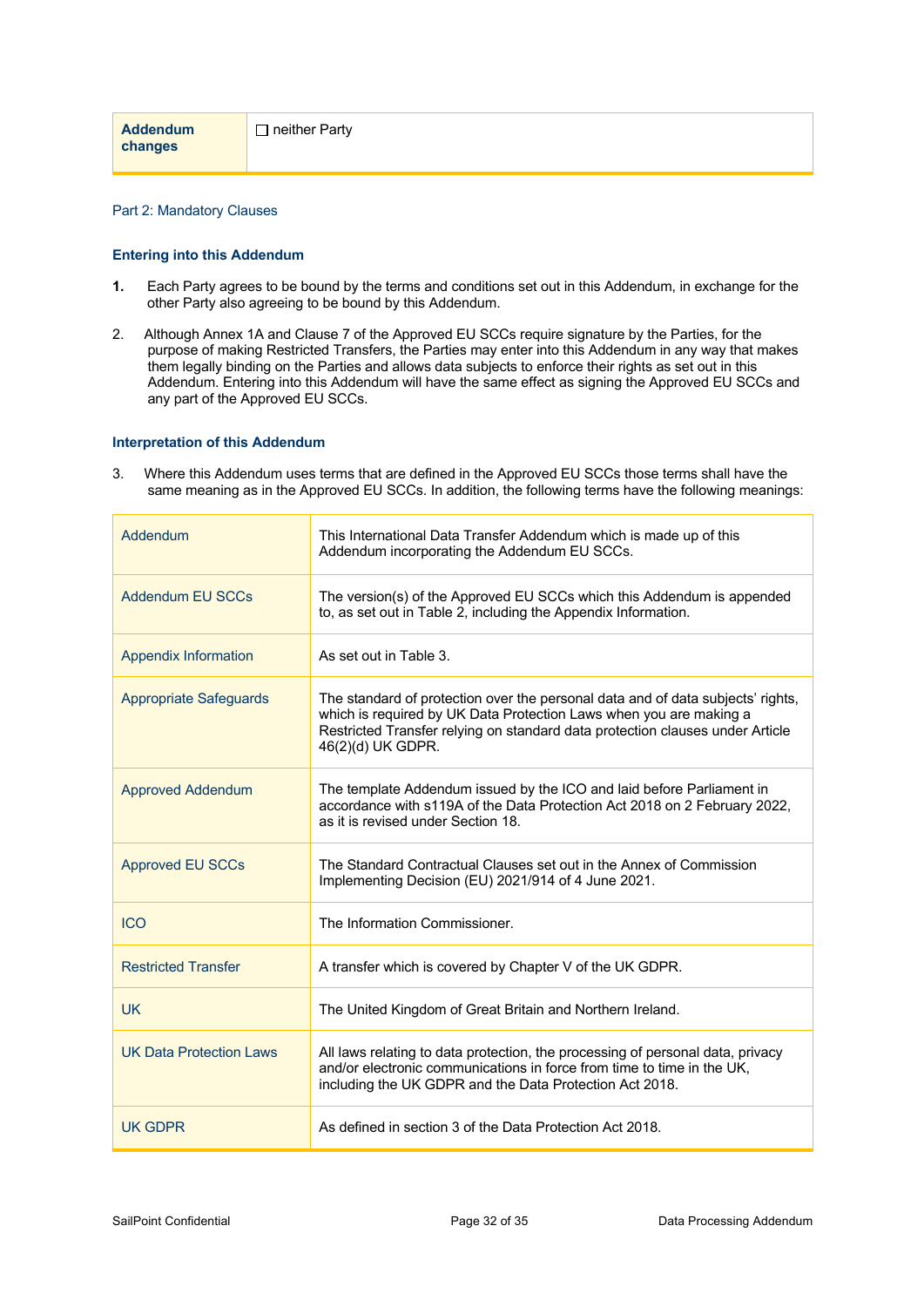- 4. This Addendum must always be interpreted in a manner that is consistent with UK Data Protection Laws and so that it fulfils the Parties' obligation to provide the Appropriate Safeguards.
- 5. If the provisions included in the Addendum EU SCCs amend the Approved SCCs in any way which is not permitted under the Approved EU SCCs or the Approved Addendum, such amendment(s) will not be incorporated in this Addendum and the equivalent provision of the Approved EU SCCs will take their place.
- 6. If there is any inconsistency or conflict between UK Data Protection Laws and this Addendum, UK Data Protection Laws applies.
- 7. If the meaning of this Addendum is unclear or there is more than one meaning, the meaning which most closely aligns with UK Data Protection Laws applies.
- 8. Any references to legislation (or specific provisions of legislation) means that legislation (or specific provision) as it may change over time. This includes where that legislation (or specific provision) has been consolidated, re-enacted and/or replaced after this Addendum has been entered into.

## **Hierarchy**

- 9. Although Clause 5 of the Approved EU SCCs sets out that the Approved EU SCCs prevail over all related agreements between the parties, the parties agree that, for Restricted Transfers, the hierarchy in Section 10 will prevail.
- 10. Where there is any inconsistency or conflict between the Approved Addendum and the Addendum EU SCCs (as applicable), the Approved Addendum overrides the Addendum EU SCCs, except where (and in so far as) the inconsistent or conflicting terms of the Addendum EU SCCs provides greater protection for data subjects, in which case those terms will override the Approved Addendum.
- 11. Where this Addendum incorporates Addendum EU SCCs which have been entered into to protect transfers subject to the General Data Protection Regulation (EU) 2016/679 then the Parties acknowledge that nothing in this Addendum impacts those Addendum EU SCCs.

## **Incorporation of and changes to the EU SCCs**

- 12. This Addendum incorporates the Addendum EU SCCs which are amended to the extent necessary so that:
	- a. together they operate for data transfers made by the data exporter to the data importer, to the extent that UK Data Protection Laws apply to the data exporter's processing when making that data transfer, and they provide Appropriate Safeguards for those data transfers;
	- b. Sections 9 to 11 override Clause 5 (Hierarchy) of the Addendum EU SCCs; and
	- c. this Addendum (including the Addendum EU SCCs incorporated into it) is (1) governed by the laws of England and Wales and (2) any dispute arising from it is resolved by the courts of England and Wales, in each case unless the laws and/or courts of Scotland or Northern Ireland have been expressly selected by the Parties.
- 13. Unless the Parties have agreed alternative amendments which meet the requirements of Section 12, the provisions of Section 15 will apply.
- 14. No amendments to the Approved EU SCCs other than to meet the requirements of Section 12 may be made.
- 15. The following amendments to the Addendum EU SCCs (for the purpose of Section 12) are made:
	- a. References to the "Clauses" means this Addendum, incorporating the Addendum EU SCCs;
	- b. In Clause 2, delete the words:

"and, with respect to data transfers from controllers to processors and/or processors to processors, standard contractual clauses pursuant to Article 28(7) of Regulation (EU) 2016/679";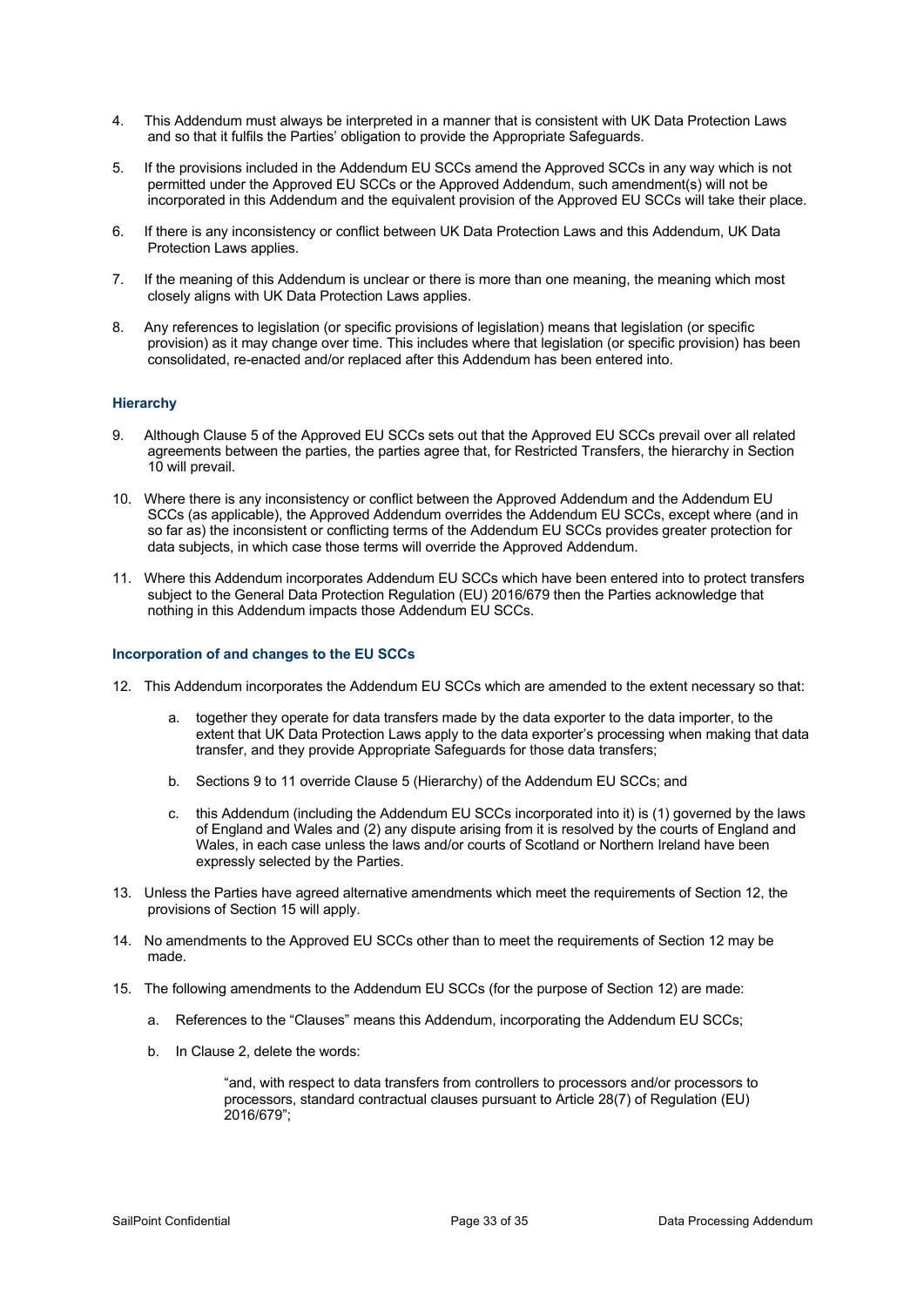c. Clause 6 (Description of the transfer(s)) is replaced with:

"The details of the transfers(s) and in particular the categories of personal data that are transferred and the purpose(s) for which they are transferred) are those specified in Annex I.B where UK Data Protection Laws apply to the data exporter's processing when making that transfer.";

d. Clause 8.7(i) of Module 1 is replaced with:

"it is to a country benefitting from adequacy regulations pursuant to Section 17A of the UK GDPR that covers the onward transfer";

e. Clause 8.8(i) of Modules 2 and 3 is replaced with:

"the onward transfer is to a country benefitting from adequacy regulations pursuant to Section 17A of the UK GDPR that covers the onward transfer;"

- f. References to "Regulation (EU) 2016/679", "Regulation (EU) 2016/679 of the European Parliament and of the Council of 27 April 2016 on the protection of natural persons with regard to the processing of personal data and on the free movement of such data (General Data Protection Regulation)" and "that Regulation" are all replaced by "UK Data Protection Laws". References to specific Article(s) of "Regulation (EU) 2016/679" are replaced with the equivalent Article or Section of UK Data Protection Laws;
- g. References to Regulation (EU) 2018/1725 are removed;
- h. References to the "European Union", "Union", "EU", "EU Member State", "Member State" and "EU or Member State" are all replaced with the "UK";
- i. The reference to "Clause  $12(c)(i)$ " at Clause  $10(b)(i)$  of Module one, is replaced with "Clause  $11(c)(i)$ ";
- j. Clause 13(a) and Part C of Annex I are not used;
- k. The "competent supervisory authority" and "supervisory authority" are both replaced with the "Information Commissioner";
- l. In Clause 16(e), subsection (i) is replaced with:

"the Secretary of State makes regulations pursuant to Section 17A of the Data Protection Act 2018 that cover the transfer of personal data to which these clauses apply;";

m. Clause 17 is replaced with:

"These Clauses are governed by the laws of England and Wales.";

n. Clause 18 is replaced with:

"Any dispute arising from these Clauses shall be resolved by the courts of England and Wales. A data subject may also bring legal proceedings against the data exporter and/or data importer before the courts of any country in the UK. The Parties agree to submit themselves to the jurisdiction of such courts."; and

o. The footnotes to the Approved EU SCCs do not form part of the Addendum, except for footnotes 8, 9, 10 and 11.

## **Amendments to this Addendum**

- 16. The Parties may agree to change Clauses 17 and/or 18 of the Addendum EU SCCs to refer to the laws and/or courts of Scotland or Northern Ireland.
- 17. If the Parties wish to change the format of the information included in Part 1: Tables of the Approved Addendum, they may do so by agreeing to the change in writing, provided that the change does not reduce the Appropriate Safeguards.